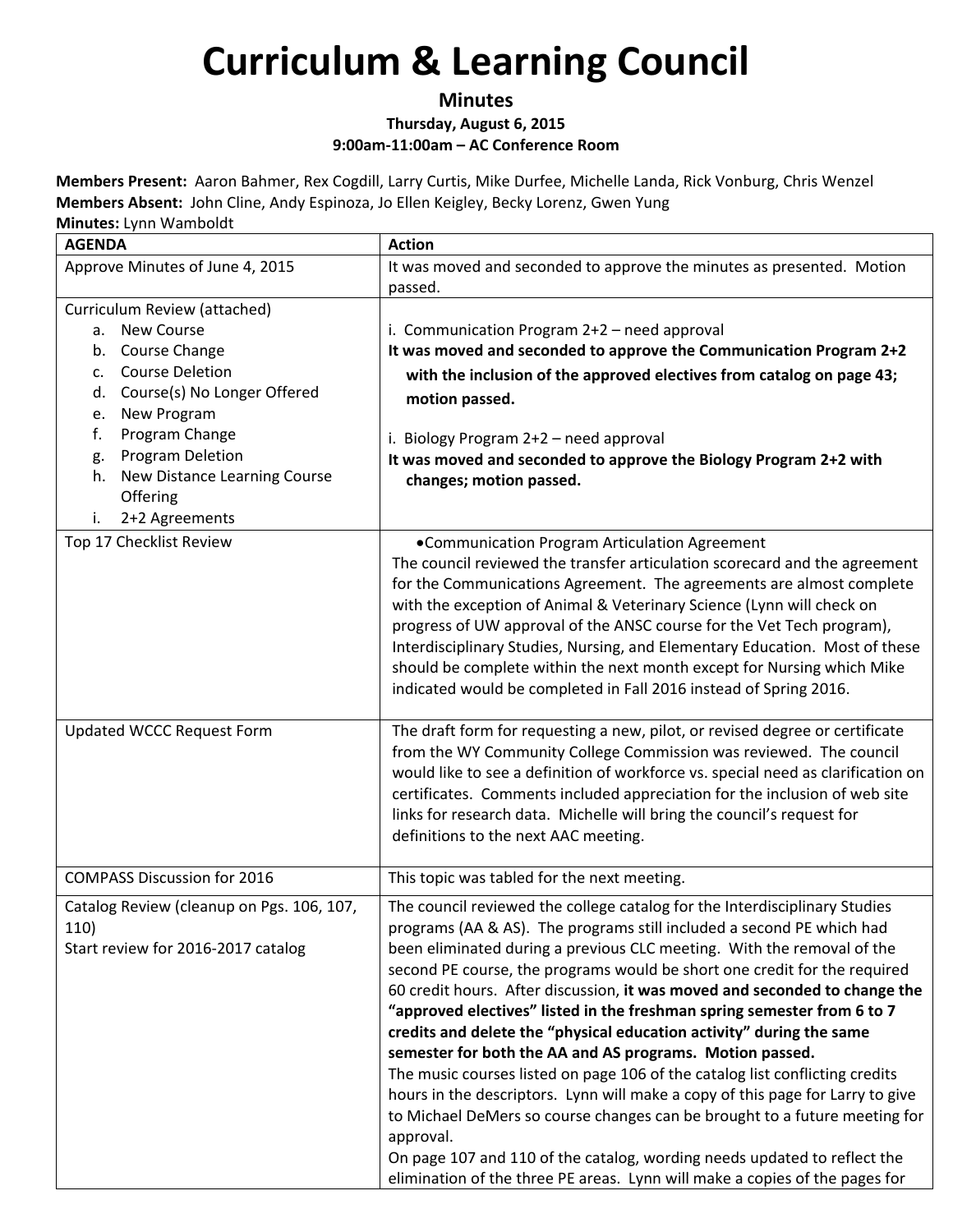|                      | Chris to share with the PE faculty for updates in wording and sequence of PE                                                                                                                                                                                                                                                                                                                                                                                                                                                                                                                                                                                                                                                                                              |
|----------------------|---------------------------------------------------------------------------------------------------------------------------------------------------------------------------------------------------------------------------------------------------------------------------------------------------------------------------------------------------------------------------------------------------------------------------------------------------------------------------------------------------------------------------------------------------------------------------------------------------------------------------------------------------------------------------------------------------------------------------------------------------------------------------|
|                      | courses.                                                                                                                                                                                                                                                                                                                                                                                                                                                                                                                                                                                                                                                                                                                                                                  |
|                      | Lynn announced that all catalog changes are due to College Relations by                                                                                                                                                                                                                                                                                                                                                                                                                                                                                                                                                                                                                                                                                                   |
|                      | early December this year; therefore, she has asked that the divisions review                                                                                                                                                                                                                                                                                                                                                                                                                                                                                                                                                                                                                                                                                              |
|                      | their respective program areas for updates or corrections. All catalog                                                                                                                                                                                                                                                                                                                                                                                                                                                                                                                                                                                                                                                                                                    |
|                      | changes should be sent to Lynn and will be due by November 1, 2015.                                                                                                                                                                                                                                                                                                                                                                                                                                                                                                                                                                                                                                                                                                       |
| Other                | Larry brought forth an issue concerning the last date of withdrawal for<br>summer classes. Rex explained that the summer session has multiple end<br>dates for courses and the Colleague system uses class start and end dates to<br>calculate the withdrawal dates for each course; therefore, a common last<br>date of withdrawal is not listed in the catalog. A suggestion was for<br>instructors to include the last date of withdrawal in their respective course<br>syllabi. They should also list their class expectations concerning whether or<br>not they will allow a withdrawal from a course or will assign the earned<br>grade at the end of the course. Larry will remind his instructors to include<br>this information on withdrawals in their syllabi. |
|                      | Rex gave an update on VAWA. The overall policy is pretty vague and he has<br>been working on making it less vague. He will be presenting procedures for<br>VAWA at the August Board meeting. Since the law requires that we "offer"<br>training on VAWA, he will be sending a letter out to students next week with<br>information on training. The training is an interactive video and conducted<br>through a third party. Rex plans to keep track of those who take the<br>training. The reporting of campus crimes will also include more elements<br>concerning VAWA. All staff will be encouraged to take the training. At this<br>time, community members who sign up for community education classes<br>will not be required to take the training.                |
|                      | Mike announced that he had shared the Course Syllabus Format with<br>concurrent instructors this week. Comments from the group concerned the<br>inclusion of some kind of descriptors for the General Education components<br>or including the HLC required gen eds in the format. Michelle will look into<br>this item and bring it to the next CLC meeting.                                                                                                                                                                                                                                                                                                                                                                                                             |
| <b>Next Meeting:</b> | 2:00 - 5:00pm, September 3, 2015 in the AC Conference Room                                                                                                                                                                                                                                                                                                                                                                                                                                                                                                                                                                                                                                                                                                                |
|                      |                                                                                                                                                                                                                                                                                                                                                                                                                                                                                                                                                                                                                                                                                                                                                                           |
|                      | With no further discussion, the meeting was adjourned.                                                                                                                                                                                                                                                                                                                                                                                                                                                                                                                                                                                                                                                                                                                    |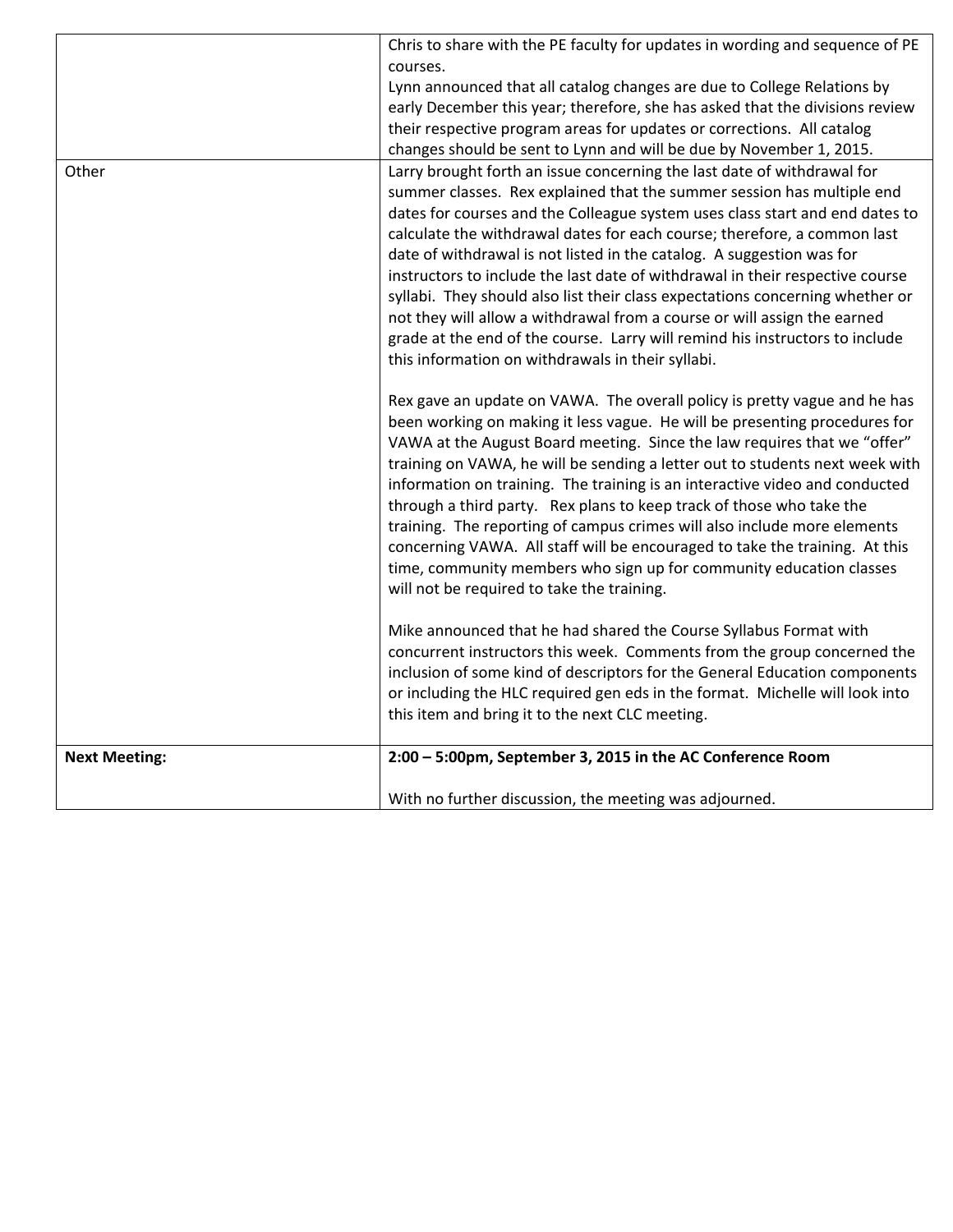### **Minutes**

### **Thursday, September 3, 2015**

#### **2:00pm‐5:00pm – AC Conference Room**

**Members:** Aaron Bahmer, John Cline, Rex Cogdill, Larry Curtis, Mike Durfee, Andy Espinoza, Jo Ellen Keigley, Michelle Landa, Becky Lorenz, Rick Vonburg, Susan Walker, Chris Wenzel, Gwen Yung

| <b>AGENDA</b>                                                                                                  | Action                                                                                                                                                                                                                                                                                                                                                                                                                                                                                                                                                                                                                                                                                                                                                         |
|----------------------------------------------------------------------------------------------------------------|----------------------------------------------------------------------------------------------------------------------------------------------------------------------------------------------------------------------------------------------------------------------------------------------------------------------------------------------------------------------------------------------------------------------------------------------------------------------------------------------------------------------------------------------------------------------------------------------------------------------------------------------------------------------------------------------------------------------------------------------------------------|
| Approve Minutes of August 6, 2015                                                                              | It was moved and seconded to approve the minutes as presented. Motion passed.                                                                                                                                                                                                                                                                                                                                                                                                                                                                                                                                                                                                                                                                                  |
| Curriculum Review (attached)<br><b>New Course</b><br>а.<br>b. Course Change                                    | b. Add the following sentence to course descriptions for the VTTK courses<br>listed:                                                                                                                                                                                                                                                                                                                                                                                                                                                                                                                                                                                                                                                                           |
| <b>Course Deletion</b><br>c.<br>Course(s) No Longer Offered<br>d.<br>New Program<br>e.<br>f.<br>Program Change | "Rabies pre-exposure prophylaxis series is required for this course."<br>VTTK 1001 Animal Care I<br>VTTK 1002 Animal Care II                                                                                                                                                                                                                                                                                                                                                                                                                                                                                                                                                                                                                                   |
| Program Deletion<br>g.<br>New Distance Learning Course Offering<br>h.<br>2+2 Agreements<br>i.                  | VTTK 1500 Orientation to Vet Tech<br>VTTK 1625 Laboratory Analysis                                                                                                                                                                                                                                                                                                                                                                                                                                                                                                                                                                                                                                                                                             |
|                                                                                                                | VTTK 2001 Animal Care III<br>VTTK 2002 Animal Care IV                                                                                                                                                                                                                                                                                                                                                                                                                                                                                                                                                                                                                                                                                                          |
|                                                                                                                | "Acceptable background check is required for this course."<br>VTTK 2510 Clinical Experience I                                                                                                                                                                                                                                                                                                                                                                                                                                                                                                                                                                                                                                                                  |
|                                                                                                                | "Rabies pre-exposure prophylaxis series and an acceptable background<br>check are required for this course."<br>VTTK 1510 Clinical Techniques I<br>VTTK 1520 Clinical Techniques II<br>VTTK 1550 Practical Surgical & Medical Exp. I<br><b>VTTK 1600 Clinical Procedures</b>                                                                                                                                                                                                                                                                                                                                                                                                                                                                                   |
|                                                                                                                | (Discussion notes below under topic "Allow all students to take VTTK courses")                                                                                                                                                                                                                                                                                                                                                                                                                                                                                                                                                                                                                                                                                 |
|                                                                                                                | It was moved and seconded to approve all the course changes as presented.<br>Motion passed.                                                                                                                                                                                                                                                                                                                                                                                                                                                                                                                                                                                                                                                                    |
| Top 17 Checklist Review - Handout from UW                                                                      | The updated transfer articulation scorecards from UW and EWC were reviewed.<br>The completed and signed Communication articulation agreement was sent to<br>UW on 8/17/2015 and the Elementary Education articulation agreement was sent<br>on 9/2/2015 along with the 2+2 portion of the Biology program. Lynn is waiting<br>on UW for the articulation agreement part for Biology. She also hopes to finalize<br>the 2+2 parts for the Interdisciplinary programs soon. More program articulation<br>agreements will developed in the next year.                                                                                                                                                                                                             |
| Updated WCCC Request Form -<br>definitions/clarifications                                                      | Michelle shared the AAC Credit Certificate Definition Recommendations for the<br>proposed updated WCCC program request form. The group discussed the<br>definitions in relation to current EWC certificate programs. Although CNA, CDL<br>and the Welding certificates were discussed as to which definition they would fit,<br>the group was cautioned that this form is for programs only of which both the CNA<br>and CDL "programs" are only courses and do not qualify as a program for the<br>purposes of this form. Currently, the only AAC recommended revisions to the<br>form are the additions of items a., b., c., d., and e. under section C. Program; 3.<br>Degree or Certificate to be awarded and the credit certificate definitions. Michelle |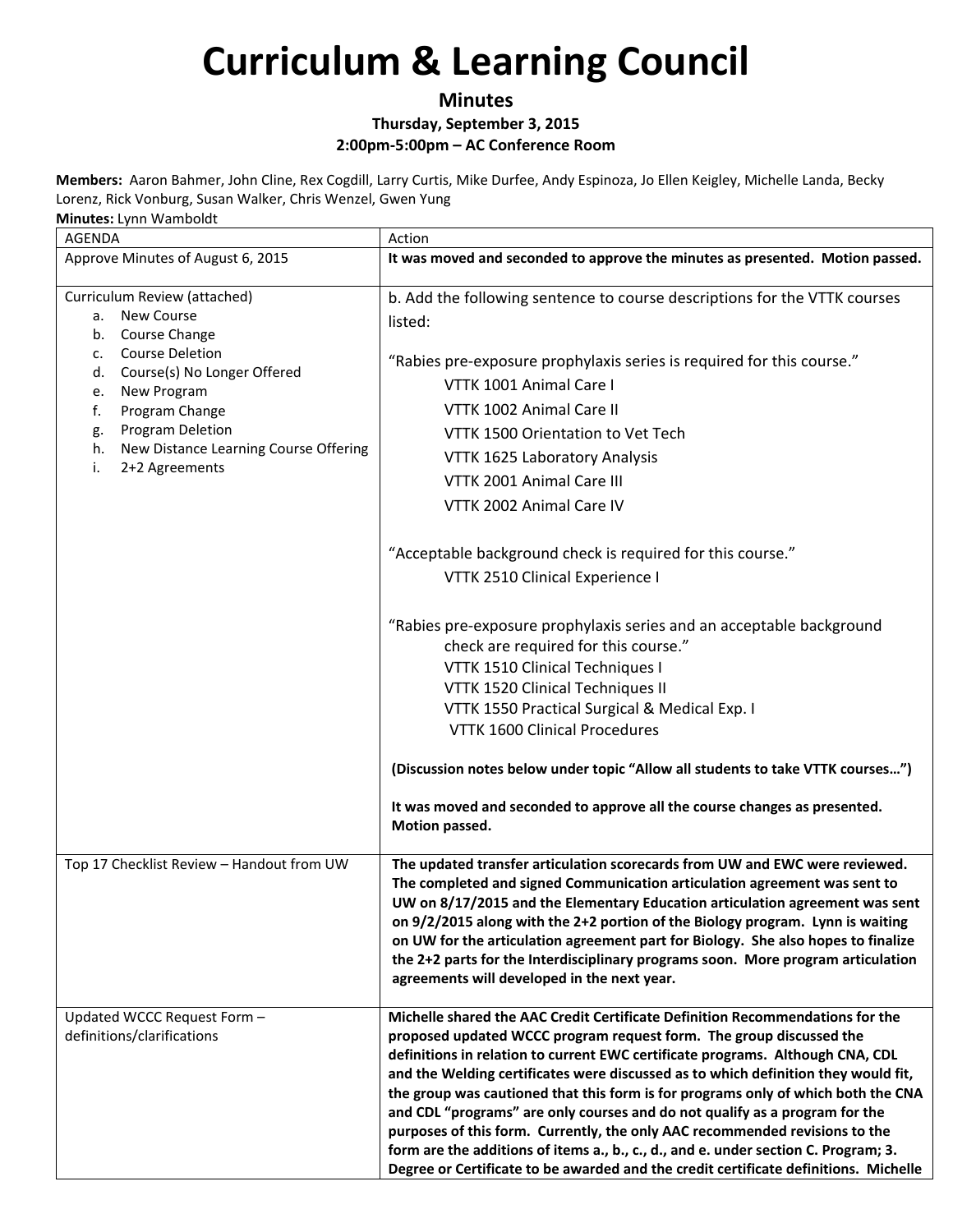| asked the group to send any other recommendations to her and she will forward<br>them to the Academic Affairs Council.                                                                                                                                                                                                                                                                                                                                                                                                                                                                                                                                                                                                                                                                                                                                                                                                                                                                                                                                                                                                                                                                                                                                                                                                                                                                                                                                                                                                                                                                                                                                                                                                                                |
|-------------------------------------------------------------------------------------------------------------------------------------------------------------------------------------------------------------------------------------------------------------------------------------------------------------------------------------------------------------------------------------------------------------------------------------------------------------------------------------------------------------------------------------------------------------------------------------------------------------------------------------------------------------------------------------------------------------------------------------------------------------------------------------------------------------------------------------------------------------------------------------------------------------------------------------------------------------------------------------------------------------------------------------------------------------------------------------------------------------------------------------------------------------------------------------------------------------------------------------------------------------------------------------------------------------------------------------------------------------------------------------------------------------------------------------------------------------------------------------------------------------------------------------------------------------------------------------------------------------------------------------------------------------------------------------------------------------------------------------------------------|
| In order to meet the General Education Requirements for an AAS degree, the Vet<br>Tech program needed to add a course to the Lab Science I category. Susan<br>suggested the VTTK 1500, 1600, 1630, 1755, or 2600.                                                                                                                                                                                                                                                                                                                                                                                                                                                                                                                                                                                                                                                                                                                                                                                                                                                                                                                                                                                                                                                                                                                                                                                                                                                                                                                                                                                                                                                                                                                                     |
| It was moved and seconded to approve adding VTTK 1500 to the Lab Science I<br>category; motion passed.                                                                                                                                                                                                                                                                                                                                                                                                                                                                                                                                                                                                                                                                                                                                                                                                                                                                                                                                                                                                                                                                                                                                                                                                                                                                                                                                                                                                                                                                                                                                                                                                                                                |
| The group discussed the CATSI and General Education Requirements as two<br>completely different concepts and keeping CATSI competencies for assessment<br>purposes. Michelle told the group that the Outcomes Assessment committee has<br>volunteered to look at these and will try to incorporate the CATSI into the general<br>education requirement descriptors on page 25 of the catalog. There was concern<br>that the general education requirements do not include "Information Literacy."<br>Since there seems to be confusion on this because the syllabi are coming in with<br>CATSI, or the General Education Listings, with or without the approved sentence<br>relating to which general education requirement is met, it was suggested that an<br>All Faculty Meeting be set and include "Break the Window" (a safety meeting<br>topic) and "CATSI/Gen Ed Blend" as topics. Michelle asked the council to consider<br>taking the General Education Requirements listing off syllabi and only adding a<br>sentence relating to which general education category is met by the course. Aaron<br>suggested wording for this. Michelle asked him to send the wording to the group.                                                                                                                                                                                                                                                                                                                                                                                                                                                                                                                                                          |
| It was moved and seconded to approve removing the General Education<br>Requirements listing off syllabi and adding a sentence relating which general<br>education category is met by the course; motion passed.                                                                                                                                                                                                                                                                                                                                                                                                                                                                                                                                                                                                                                                                                                                                                                                                                                                                                                                                                                                                                                                                                                                                                                                                                                                                                                                                                                                                                                                                                                                                       |
| Rex had proposed paring down some of the PE course offerings in light of the<br>change in General Education Requirements-in particular the change of requiring<br>only one Physical Education Activity instead of two. He had sent an email to Dr.<br>Landa, Lynn and Sue Schmidt asking if there had been any follow-up on this after a<br>meeting with Dee Ludwig and David Vondy. As no one on the council had any<br>additional information on this topic, Rex indicated that he would do more research<br>on this topic and bring it to a future CLC meeting for discussion.                                                                                                                                                                                                                                                                                                                                                                                                                                                                                                                                                                                                                                                                                                                                                                                                                                                                                                                                                                                                                                                                                                                                                                     |
| Dr. Bittner, Jamie Michael, and Cristi Semmler were present to add to the<br>discussion of the availability of VTTK courses for all students. Both Dr. Bittner and<br>Dr. Walker stated that they did not know VTTK courses were not available to all<br>students. Lynn presented further research on this which included the fact that the<br>restriction paragraph first appeared in the 2013-2014 catalog with no record in the<br>CLC minutes for adding the restriction to that particular catalog. She also found<br>that all VTTK courses had a restriction placed on them in the Colleague system<br>prior to 1999. Susan would like to be able to offer VTTK courses to all students<br>which would allow students more course options to complete their degrees in<br>other areas. While some VTTK courses include course work with animals and<br>require the appropriate safety measures such as the rabies vaccinations or a<br>background check, other VTTK courses do not. Students entering the Vet Tech<br>programs are required to have the rabies vaccinations and an acceptable<br>background check in order to take the required VTTK courses to complete their Vet<br>Tech program. The course changes submitted above will help identify the courses<br>that do require either the rabies vaccinations, the background check or both<br>vaccinations and background check as prerequisites from other VTTK courses<br>which do not require these types of safety measures. All students could then take<br>VTTK courses as long as they met the appropriate prerequisites.<br>It was moved and seconded to remove the paragraph on page 116 of the catalog<br>restricting VTTK courses to Vet Tech majors only. Motion passed. |
|                                                                                                                                                                                                                                                                                                                                                                                                                                                                                                                                                                                                                                                                                                                                                                                                                                                                                                                                                                                                                                                                                                                                                                                                                                                                                                                                                                                                                                                                                                                                                                                                                                                                                                                                                       |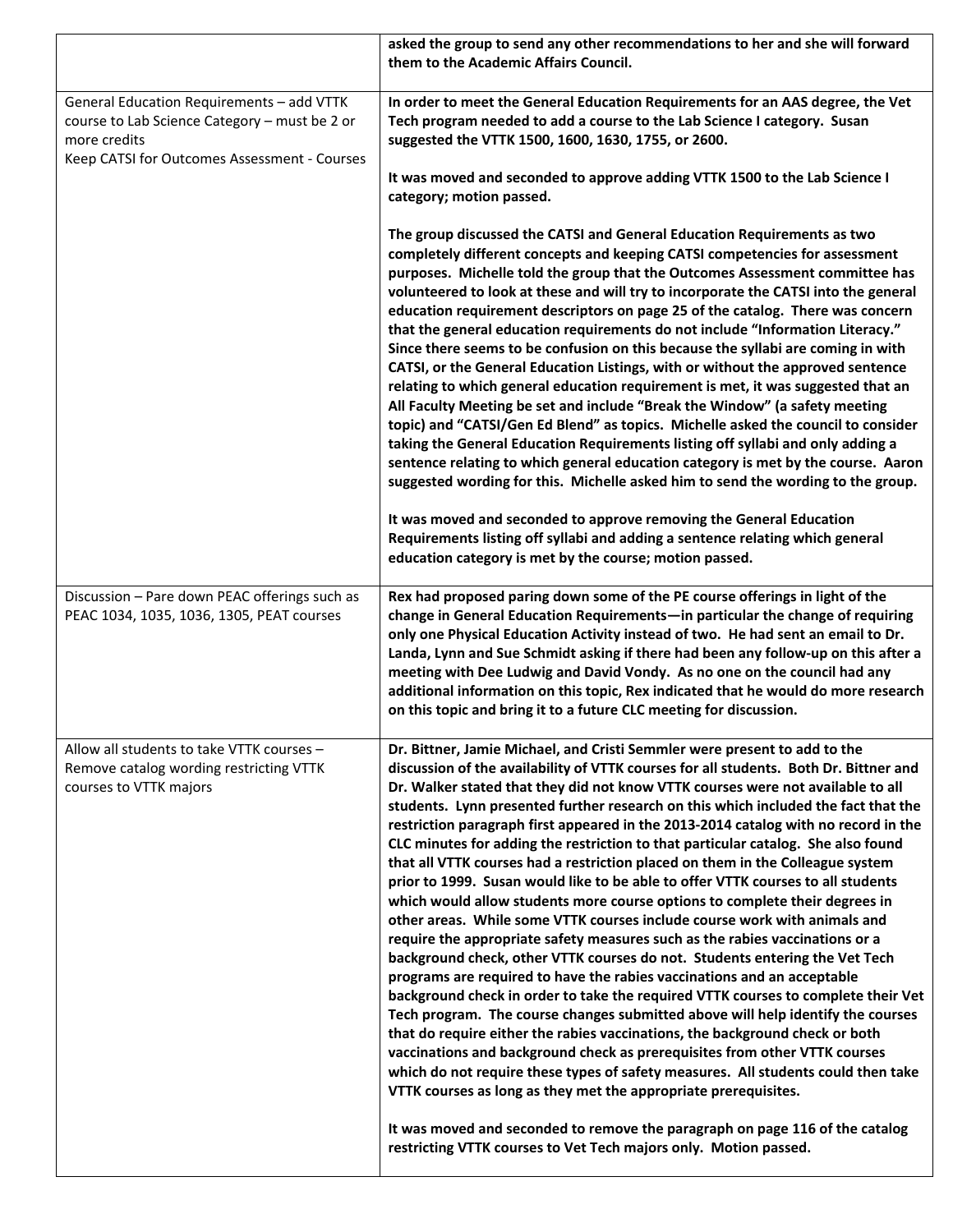| Distance Learning Committee Membership -<br>Aaron          | Aaron asked the council for recommendations on an Instructional Support<br>representative to serve on the Distance Learning Committee. Currently, one of the<br>Library Co-Directors is serving on the committee; however, the term has expired.<br>The council recommended keeping the Library Co-director and adding an<br>additional representative from the Center for Tutoring & Learning.<br>It was moved and seconded to add an additional representative from the Center<br>for Tutoring & Learning (Court Merrigan); motion passed.<br>Mike will ask Court if he would be willing to serve a term for the Distance Learning<br>Committee.                                                                                                                                                                                                                                                                                                                                                                                                                                                                                                 |
|------------------------------------------------------------|----------------------------------------------------------------------------------------------------------------------------------------------------------------------------------------------------------------------------------------------------------------------------------------------------------------------------------------------------------------------------------------------------------------------------------------------------------------------------------------------------------------------------------------------------------------------------------------------------------------------------------------------------------------------------------------------------------------------------------------------------------------------------------------------------------------------------------------------------------------------------------------------------------------------------------------------------------------------------------------------------------------------------------------------------------------------------------------------------------------------------------------------------|
| Adjunct email addresses - Outlook or LancerNet<br>or both? | The council determined that it is beneficial for adjunct instructors to have both an<br>Outlook and a LancerNet email account. One account can be set to forward to the<br>other account if the instructor so chooses in order to monitor only one account.<br>It was moved and seconded to approve creating both accounts if it takes Computer<br>Services less than 10 minutes to accomplish this; motion passed.                                                                                                                                                                                                                                                                                                                                                                                                                                                                                                                                                                                                                                                                                                                                |
| 2015 Bridge Program Statistics - Handout                   | Statistics for the 2015 Bridge Program students were shared with the council.<br>Twenty-six students participated in the program with 23 advancing at least one<br>academic level after participation. The group thought it would be beneficial to<br>track the students to see if they graduate. Rex thought Court has about 5 years of<br>data now that could be used for this purpose. The money to fund the Bridge<br>Program comes from the College Access Grant - \$30,000.                                                                                                                                                                                                                                                                                                                                                                                                                                                                                                                                                                                                                                                                  |
| Other:                                                     | Rex handed out a form asking for presentation proposals and a tentative agenda<br>for the Completion Conference which will be held October 28 in Casper.<br>Rick reported a FaceBook posting for a national study done on community<br>colleges. The report included community college ratings based in part on cost and<br>graduation rates. EWC was rated 260 out of approximately 800 community<br>colleges while one of the Wyoming community colleges was rated 4 <sup>th</sup> in the<br>nation.<br>Aaron reported that the eVolution Conference will be held September 28 & 29.<br>The WCET Conference will be in Denver on November $11 - 13$ .<br>JoEllen reported that the National Testing Association Conference will be held in<br>Florida; however, a virtual conference for 2 days will be available. JoEllen has<br>signed up for placement testing workshops from two vendors-Castle and College<br>Board (AccuPlacer). JoEllen will send out a schedule for the virtual part of the<br>conference so anyone interested in attending the workshops can do so.<br>It was moved and seconded to adjourn the meeting; motion passed. |
| <b>Next Meeting:</b>                                       | 2:00 - 5:00pm, September 17, 2015 in the AC Conference Room                                                                                                                                                                                                                                                                                                                                                                                                                                                                                                                                                                                                                                                                                                                                                                                                                                                                                                                                                                                                                                                                                        |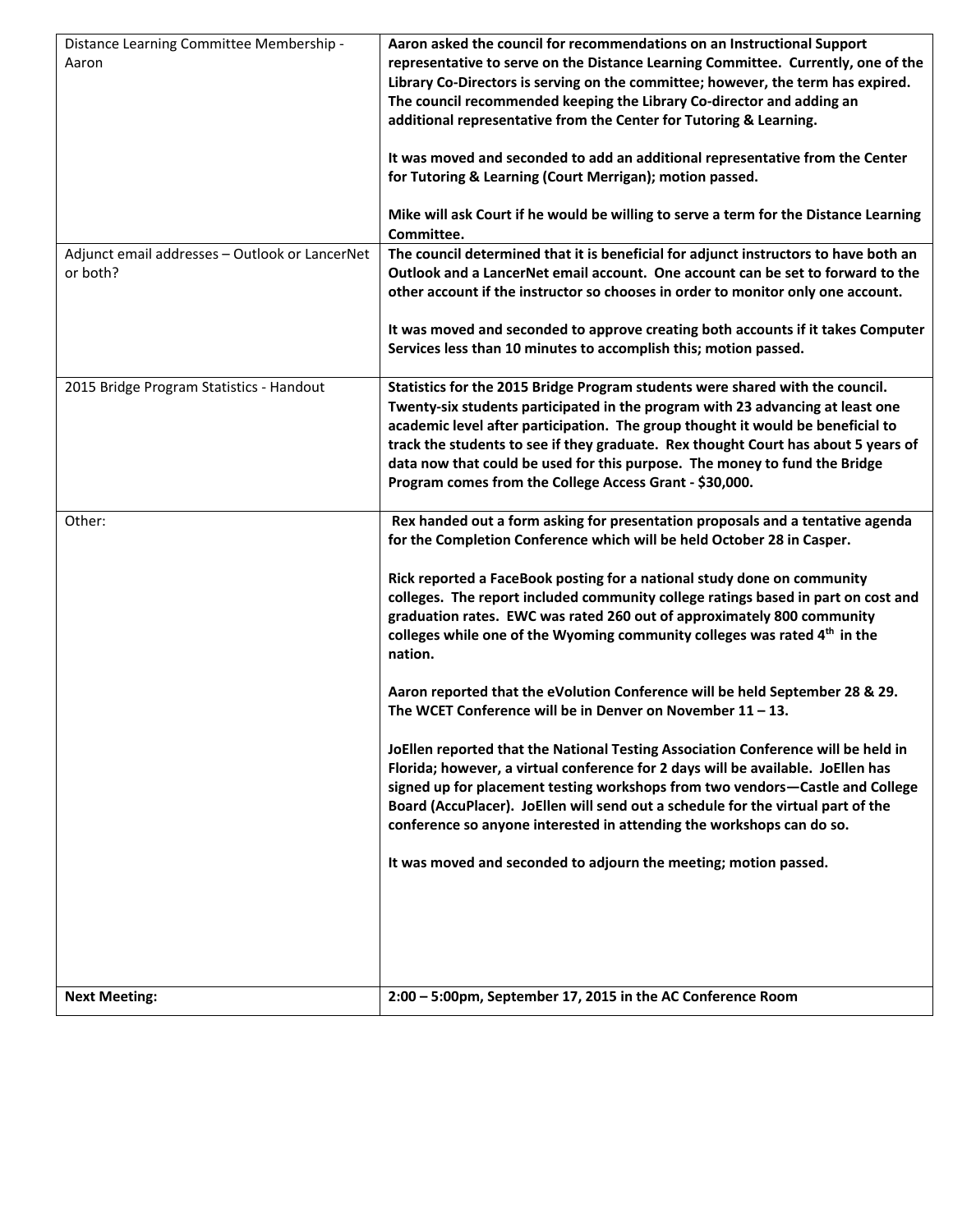**Minutes**

**Thursday, September 17, 2015**

**2:00pm‐5:00pm – AC Conference Room**

**Members:** Aaron Bahmer, John Cline, Rex Cogdill, Larry Curtis, Mike Durfee, Andy Espinoza, Jo Ellen Keigley, Michelle Landa, Becky Lorenz, Rick Vonburg, Susan Walker, Chris Wenzel, Gwen Yung

**Minutes:** Lynn Wamboldt AGENDA Action Approve Minutes of Sept. 3, 2015 **It was moved and seconded to approve the minutes as presented; motion passed.** Curriculum Review (attached) a. New Course b. Course Change c. Course Deletion d. Course(s) No Longer Offered e. New Program f. Program Change g. Program Deletion h. New Distance Learning Course Offering i. 2+2 Agreements a. VTTK 0005 Pre‐exposure Rabies Vaccination **It was moved and seconded to approve this course with an effective date of Spring 2016; motion passed. Note: Course number is pending on approval by WCCC.** a. VTTK 2005 Pre‐Screen for Veterinary Technology **It was moved and seconded to approve this course with an effective date of Spring 2016; motion passed. Note: Course number is pending on approval by WCCC.** b. Approve effective dates for the VTTK course changes approved at the Sept. 3 meeting: VTTK 1001 Animal Care I VTTK 1002 Animal Care II VTTK 1500 Orientation to Vet Tech VTTK 1625 Laboratory Analysis VTTK 2001 Animal Care III VTTK 2002 Animal Care IV VTTK 2510 Clinical Experience I VTTK 1510 Clinical Techniques I VTTK 1520 Clinical Techniques II VTTK 1550 Practical Surgical & Medical Exp. I VTTK 1600 Clinical Procedures **It was moved and seconded to approve the change of adding VTTK 2005 as a prerequisite and VTTK 0005 as a co‐requisite with an effective date of Spring 2016 for all the courses listed above; motion passed.** b. VTTK 2815 Large Animal Techniques I – change credits from .5 to 4, change description, change contact hours, change prerequisite, and change offering sequence **This course is being proposed to replace the Veterinary Elements course that was previously deleted. It was moved and seconded to approve the course changes and to make the effective date of Spring 2016; motion passed.** b. VTTK 2816 Large Animal Techniques II – change credits from .5 to 2, change description, change contact hours, change prerequisite, and change offering sequence **It was moved and seconded to approve the course changes and to make the effective date of Spring 2016; motion passed.** General Education Requirements Discussion/Guest – Peggy Knittel Additional VTTK Course for Lab Science Others? **Peggy Knittel and Kate Steinbock attended this meeting to present the work of the General Education Committee. Peggy commented that the general education requirements did not go into the catalog as they were intended. They presented documents including a list of the Course Competencies and explained that these were really the "Expected Student Outcomes" which should have been listed in**

> **the catalog on page 25. These are the competencies that were developed to replace the CATSI and should be used for course assessments. Concern was**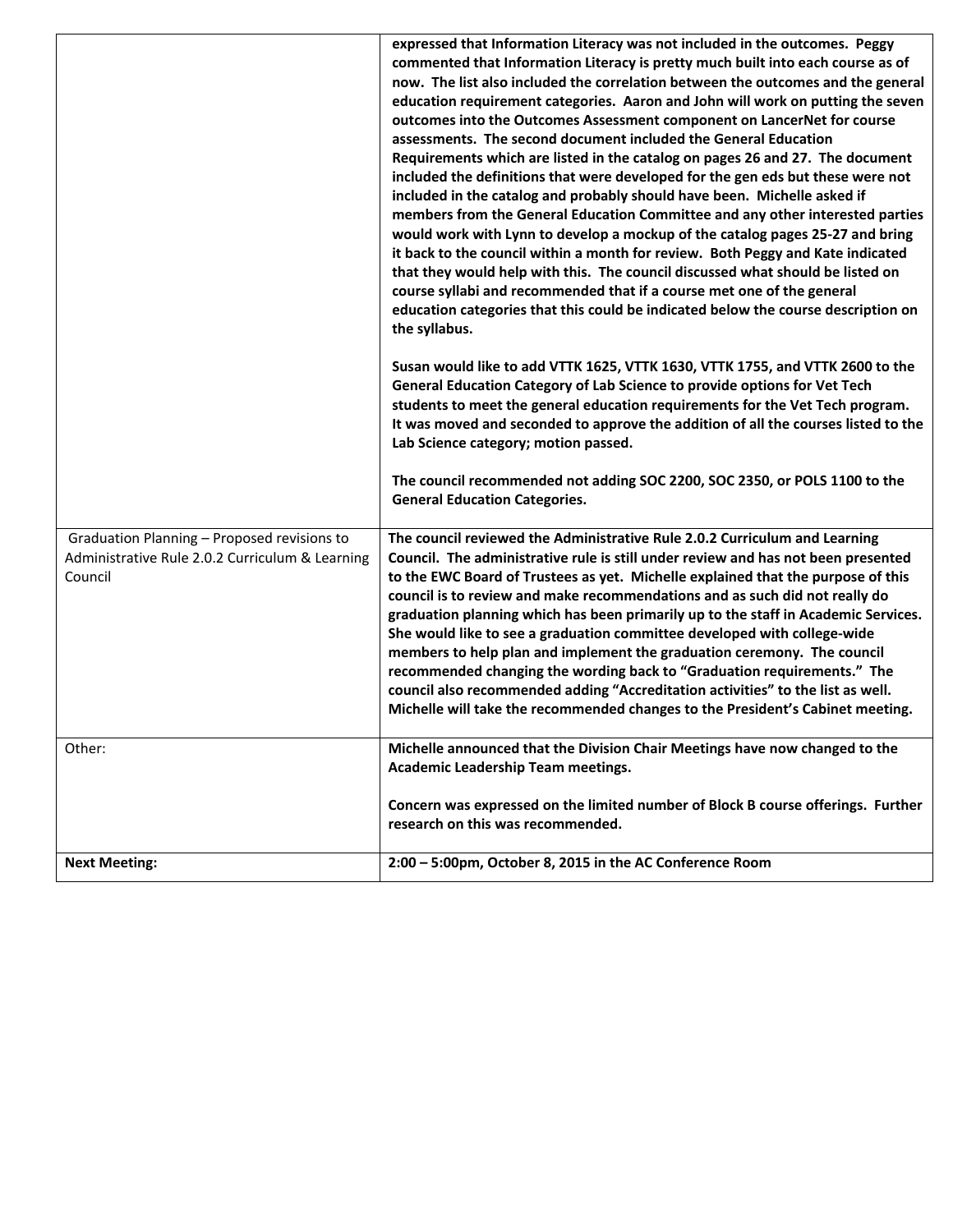**Minutes**

**Thursday, October 8, 2015**

**2:00pm‐3:300pm – AC Conference Room**

**Members:** Aaron Bahmer, John Cline, Rex Cogdill, Larry Curtis, Casey Debus, Mike Durfee, Andy Espinoza, Jo Ellen Keigley, Michelle Landa, Becky Lorenz, Rick Vonburg, Susan Walker, Chris Wenzel, Gwen Yung

| <b>AGENDA</b>                                     | Action                                                                                                                                                          |
|---------------------------------------------------|-----------------------------------------------------------------------------------------------------------------------------------------------------------------|
| Approve Minutes of Sept. 17, 2015                 | It was moved and seconded to approve the minutes for Sept. 17, 2015; motion                                                                                     |
|                                                   | passed.                                                                                                                                                         |
| Curriculum Review (attached)                      | i. Biology/Zoology 2+2 Agreement                                                                                                                                |
| <b>New Course</b><br>а.                           | i. Biology/Physiology 2+2 Agreement                                                                                                                             |
| Course Change<br>b.                               | It was moved and seconded to approve both agreements; motion passed.                                                                                            |
| <b>Course Deletion</b><br>$\mathsf{C}$ .          |                                                                                                                                                                 |
| Course(s) No Longer Offered<br>d.                 | i. Biology/Biology Articulation Agreement - Informational only - approved                                                                                       |
| New Program<br>e.                                 | previously.                                                                                                                                                     |
| f.<br>Program Change                              | The Biology 2+2 agreement had been approved at a previous meeting; this                                                                                         |
| Program Deletion<br>g.                            | item was for information only as it is ready for signatures and to be                                                                                           |
| New Distance Learning Course Offering<br>h.       | forwarded to UW.                                                                                                                                                |
| 2+2 Agreements<br>i.                              |                                                                                                                                                                 |
| Presentation for offering Basic Russian           | This item was tabled.                                                                                                                                           |
| Grammar and Conversation - Dr. Bittner            |                                                                                                                                                                 |
|                                                   |                                                                                                                                                                 |
| HLC Faculty Qualifications - Dr. Landa            | Michelle gave information on the HLC Faculty Qualifications. By September 2017,                                                                                 |
|                                                   | we will need to be in full compliance with the HLC mandate. For transfer courses,                                                                               |
|                                                   | faculty will need a masters' in the concentration or if their masters' is in another                                                                            |
|                                                   | concentration area, they must have 18 graduate hours in the content area. For                                                                                   |
|                                                   | occupational courses, faculty will need a terminal degree in the content area and                                                                               |
|                                                   | be an expert in the field. Michelle has asked the Faculty Senate to write a draft                                                                               |
|                                                   | policy that will be standard for everyone. No sun setting or grandfathering will be                                                                             |
|                                                   | allowed. Michelle has also asked the HR office to pull all faculty credentials so                                                                               |
|                                                   | that we will know the impact of this mandate as soon as possible. Questions                                                                                     |
|                                                   | included what kind of credentials would be needed to teach courses such as                                                                                      |
|                                                   | HMDV 1000 or HMDV 1025, and how is concentration going to be defined?                                                                                           |
|                                                   |                                                                                                                                                                 |
| Catalog Mockup for Pages 25-27                    | The council reviewed the outcomes and general education requirement mockup                                                                                      |
|                                                   | pages for the catalog. Corrections included adding the recently approved VTTK                                                                                   |
| Course Syllabus Format                            | lab courses to the Lab Science category and changing VTTK 1751 Pharmaceutical                                                                                   |
|                                                   | Calculations to three (3) credits. There was still more discussion on the outcomes                                                                              |
|                                                   | including whether or not they are measurable outcomes. John will work with the                                                                                  |
|                                                   | Outcomes Assessment committee along with members from the General                                                                                               |
|                                                   | Education committee to possibly update these and bring them to the next CLC                                                                                     |
|                                                   | meeting.                                                                                                                                                        |
|                                                   | The Course Syllabus Format was reviewed with the addition of the sentence                                                                                       |
|                                                   | regarding meeting a general education requirement. Aaron suggested removing                                                                                     |
|                                                   | the phrase, "If applicable" as it is redundant.                                                                                                                 |
|                                                   |                                                                                                                                                                 |
| Informational - Changes for Curriculum Forms      | The Curriculum Forms for a proposed new course and a program addition were<br>updated to reflect the current EWC general education categories. Rick stated that |
| Proposed New Course form<br>Program Addition form | the UW Studies Requirements also needed updating. He suggested contacting                                                                                       |
| Available on M:Instruction/Public/Curriculum      | <b>Patrice Noel at UW.</b>                                                                                                                                      |
| forms                                             |                                                                                                                                                                 |
|                                                   |                                                                                                                                                                 |
| COMPASS Discussion - Jo Ellen                     | Jo Ellen provided information on four companies that provide placement testing                                                                                  |
|                                                   | including Accuplacer, Tailwind, College Success and Maple T.A. Current pricing for                                                                              |
|                                                   | COMPASS and COMPASS 5.0 is \$1.85 and \$1.55 per unit respectively. Two WY                                                                                      |
|                                                   | community colleges have already adopted and are using Accuplacer. After                                                                                         |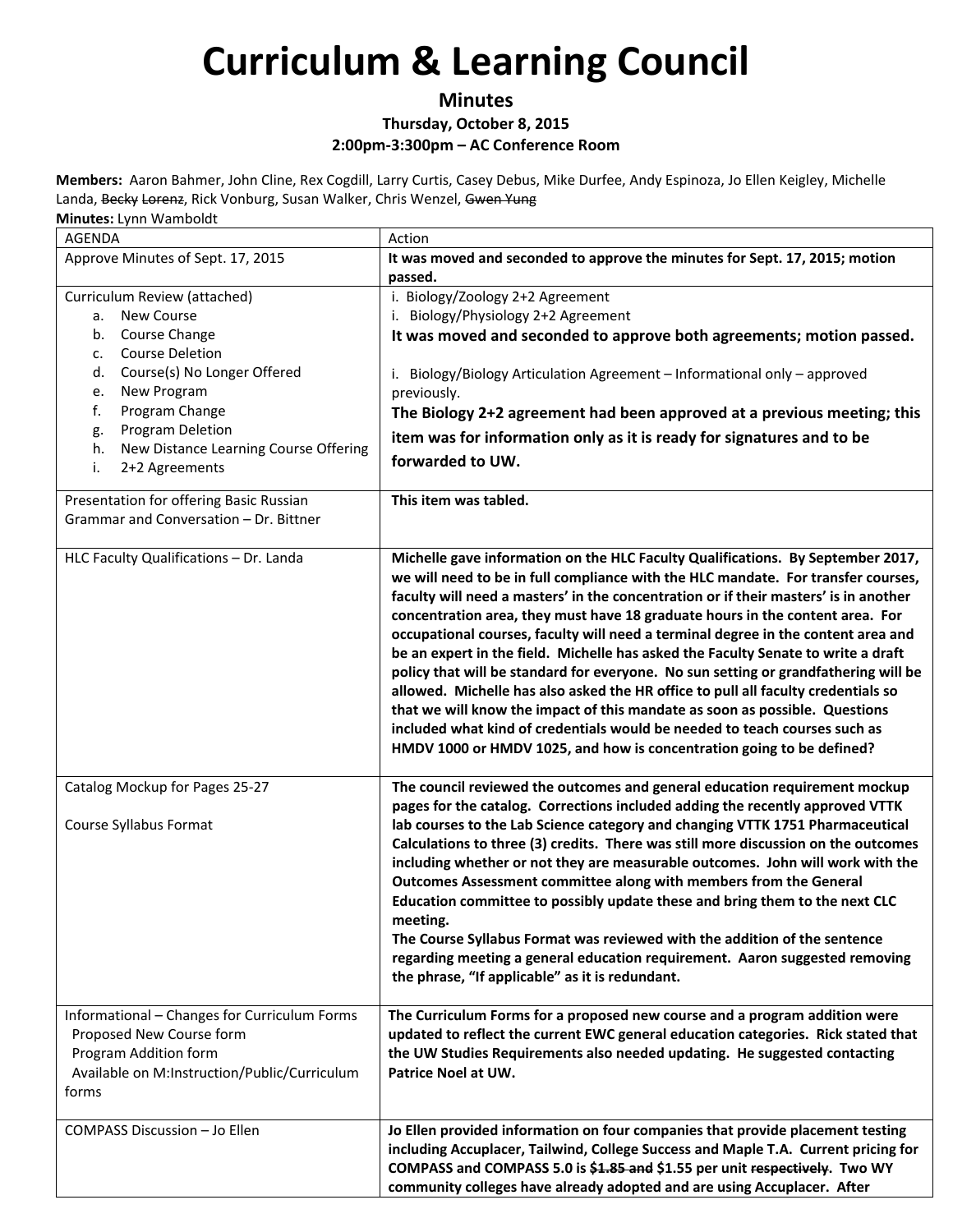|                                                  | reviewing the information, the council asked Jo Ellen to map out the pros and cons<br>along with pricing for each company. Chris will have discussions with the math<br>faculty and Larry will talk with the English faculty, then get their information to Jo<br>Ellen so she can complete her mapping and recommendations for the next CLC<br>meeting. The information will also be presented to the President's Cabinet on<br>October 26. A decision will need to made by November 1 so the information can<br>be included in the 2016-2017 catalog.                                                                                                                                                 |
|--------------------------------------------------|---------------------------------------------------------------------------------------------------------------------------------------------------------------------------------------------------------------------------------------------------------------------------------------------------------------------------------------------------------------------------------------------------------------------------------------------------------------------------------------------------------------------------------------------------------------------------------------------------------------------------------------------------------------------------------------------------------|
| <b>Catalog Review Assignments</b>                | Lynn prepared a spreadsheet with catalog section assignments. All changes for the<br>catalog are due by November 1. She will email the spreadsheet out to those who<br>are responsible for catalog changes but are not on this council.                                                                                                                                                                                                                                                                                                                                                                                                                                                                 |
| Other:                                           | Rex and Michelle are currenty looking at the PEAC offerings in an attempt to pare<br>down the offerings particularly for the Fitness Center since only one PE course is<br>now required for AA and AS degrees. Chris would like to have discussions with the<br>athletic coaches and the PE faculty.                                                                                                                                                                                                                                                                                                                                                                                                    |
|                                                  | The VTTK 2005 prescreen course has been made and two sections will be offered<br>starting at midterm this fall to accommodate the spring preregistration period<br>coming up. Students will need to complete this course before they can register for<br>spring VTTK courses. One section will not have the charge of \$95 applied and one<br>will have the charge. VTTK students who have already completed the prescreen<br>this fall will be enrolled in the section with no charge so they can complete their<br>spring registrations. The section with the \$95 charge will be for any new VTTK<br>majors or those students who are not VTTK majors but want to take a VTTK course<br>this spring. |
| <b>Reminders:</b><br><b>All Faculty Meeting:</b> | 12:00 - 1:00pm, October 22, 2015 in T131-132                                                                                                                                                                                                                                                                                                                                                                                                                                                                                                                                                                                                                                                            |
| <b>Next CLC Meeting:</b>                         | 2:00 - 3:30pm, October 22, 2015 in the AC Conference Room                                                                                                                                                                                                                                                                                                                                                                                                                                                                                                                                                                                                                                               |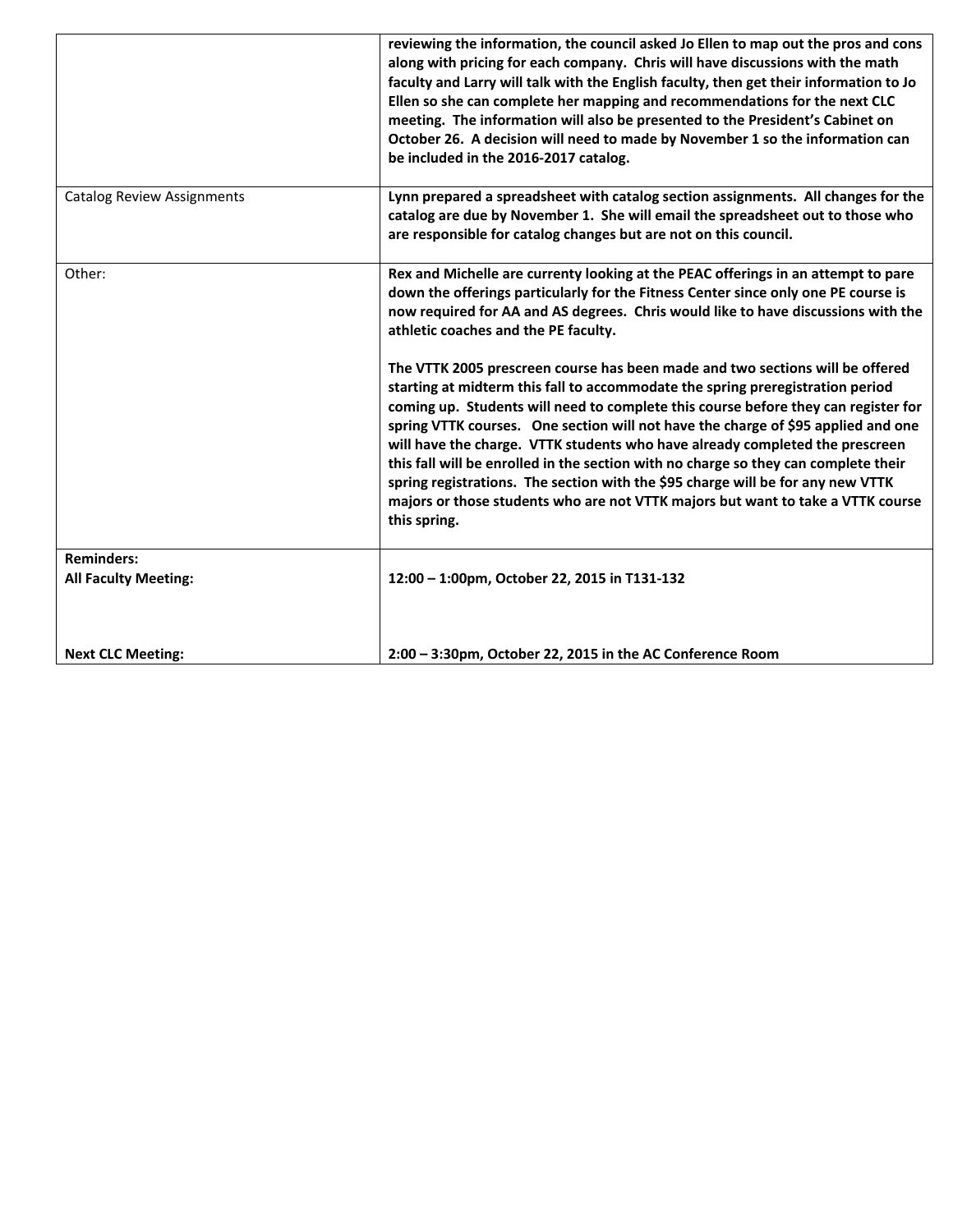### **Minutes**

#### **Thursday, October 22, 2015**

#### **2:00pm‐3:30pm – AC Conference Room**

**Members:** Aaron Bahmer, John Cline, Rex Cogdill, Larry Curtis, Mike Durfee, Andy Espinoza, Jo Ellen Keigley, Michelle Landa, Becky Lorenz, Rick Vonburg, Susan Walker, Chris Wenzel, Gwen Yung

|  |  | Minutes: Lynn Wamboldt |
|--|--|------------------------|
|--|--|------------------------|

| <b>AGENDA</b>                                                                                                                                                                                                                                                                                            | Action                                                                                                                                                                                                                                                                                                                                                                                                                                                                                                                                                                                                                                                                                                                                                                                                                                                                                                                                                                                                                                                                     |
|----------------------------------------------------------------------------------------------------------------------------------------------------------------------------------------------------------------------------------------------------------------------------------------------------------|----------------------------------------------------------------------------------------------------------------------------------------------------------------------------------------------------------------------------------------------------------------------------------------------------------------------------------------------------------------------------------------------------------------------------------------------------------------------------------------------------------------------------------------------------------------------------------------------------------------------------------------------------------------------------------------------------------------------------------------------------------------------------------------------------------------------------------------------------------------------------------------------------------------------------------------------------------------------------------------------------------------------------------------------------------------------------|
| Approve Minutes of October 8, 2015                                                                                                                                                                                                                                                                       | It was moved and seconded to approve the minutes with the correction that the<br>cost for both COMPASS and COMPASS 5.0 is \$1.55 per unit; motion passed.                                                                                                                                                                                                                                                                                                                                                                                                                                                                                                                                                                                                                                                                                                                                                                                                                                                                                                                  |
| Curriculum Review (attached)<br><b>New Course</b><br>а.<br>Course Change<br>b.<br><b>Course Deletion</b><br>c.<br>Course(s) No Longer Offered<br>d.<br>New Program<br>e.<br>f.<br>Program Change<br><b>Program Deletion</b><br>g.<br>New Distance Learning Course Offering<br>h.<br>i.<br>2+2 Agreements | b. ANSC 1550 - change to 3 lecture hours, change to spring semester, and change<br>last sentence in course description.<br>The council had questions concerning the syllabus that was provided with the<br>course change form for ANSC 1550. The council would like more information and<br>recommended tabling this request in light of Rick's absence from this meeting<br>until the November 5 meeting.                                                                                                                                                                                                                                                                                                                                                                                                                                                                                                                                                                                                                                                                 |
| Bridge Program Summary Presentation - Court                                                                                                                                                                                                                                                              | Court Merrigan attended this meeting and presented information on the 2015<br>Bridge Program. Highlights from the program included outstanding tutoring from<br>a former Bridge Program student, Lillian Lutter; all program participants were<br>traditional age students; and 92% of the program participants advanced at least<br>one academic level after participation. The program also gives students the<br>opportunity to form their own peer group and to get a jump on navigating<br>through the college experience. Court provided statistical data for the Bridge<br>group and a control group including one semester and one year retention rates,<br>graduation rates at 200%, graduation plus transfer rates, and transfer rates. It<br>was suggested that more comparisons between the Bridge students and the<br>control group could include completion of ENGL 1010 and college-level math in a<br>year and 2-year time frame and possibly the average of grades for both groups.<br>Court was commended on the fine job that he does with the program. |
| <b>Outcome Expectations for Catalog</b>                                                                                                                                                                                                                                                                  | John reported that he talked with Kate about the concerns on the outcome<br>expectations. He will get back to Kate and bring updated information to the<br>November 5 meeting.                                                                                                                                                                                                                                                                                                                                                                                                                                                                                                                                                                                                                                                                                                                                                                                                                                                                                             |
| Place Testing Comparison - Jo Ellen                                                                                                                                                                                                                                                                      | Jo Ellen presented a Placement Exam Comparison Chart for Accuplacer, McCann,<br>Tailwind, and Maple T.A. She recommended eliminating Tailwind because of cost<br>and Maple T.A. because it only provides math testing. Although both Accuplacer<br>and McCann have customizable test branching and diagnostics, she felt it was<br>important to use the same placement testing product as the other WY colleges.<br>Two colleges are already using Accuplacer. She also provided lists of Pros and<br>Cons along with costs for Accuplacer and McCann. She recommended going with<br>Accuplacer. She indicated that a practice test is available if anyone would like to<br>try it.                                                                                                                                                                                                                                                                                                                                                                                        |
|                                                                                                                                                                                                                                                                                                          | It was moved and seconded to recommend Accuplacer as the new placement<br>exam; motion passed.                                                                                                                                                                                                                                                                                                                                                                                                                                                                                                                                                                                                                                                                                                                                                                                                                                                                                                                                                                             |
|                                                                                                                                                                                                                                                                                                          | Michelle will have Rex take the recommendation to the October November 26<br>President's Cabinet meeting. Jo Ellen will contact Rex after the Cabinet meeting<br>to find out whether or not Accuplacer was approved.                                                                                                                                                                                                                                                                                                                                                                                                                                                                                                                                                                                                                                                                                                                                                                                                                                                       |
|                                                                                                                                                                                                                                                                                                          | Next step: With the impending catalog revision due date of November 1, Jo Ellen<br>would like to get a committee and/or committees together as quick as possible to                                                                                                                                                                                                                                                                                                                                                                                                                                                                                                                                                                                                                                                                                                                                                                                                                                                                                                        |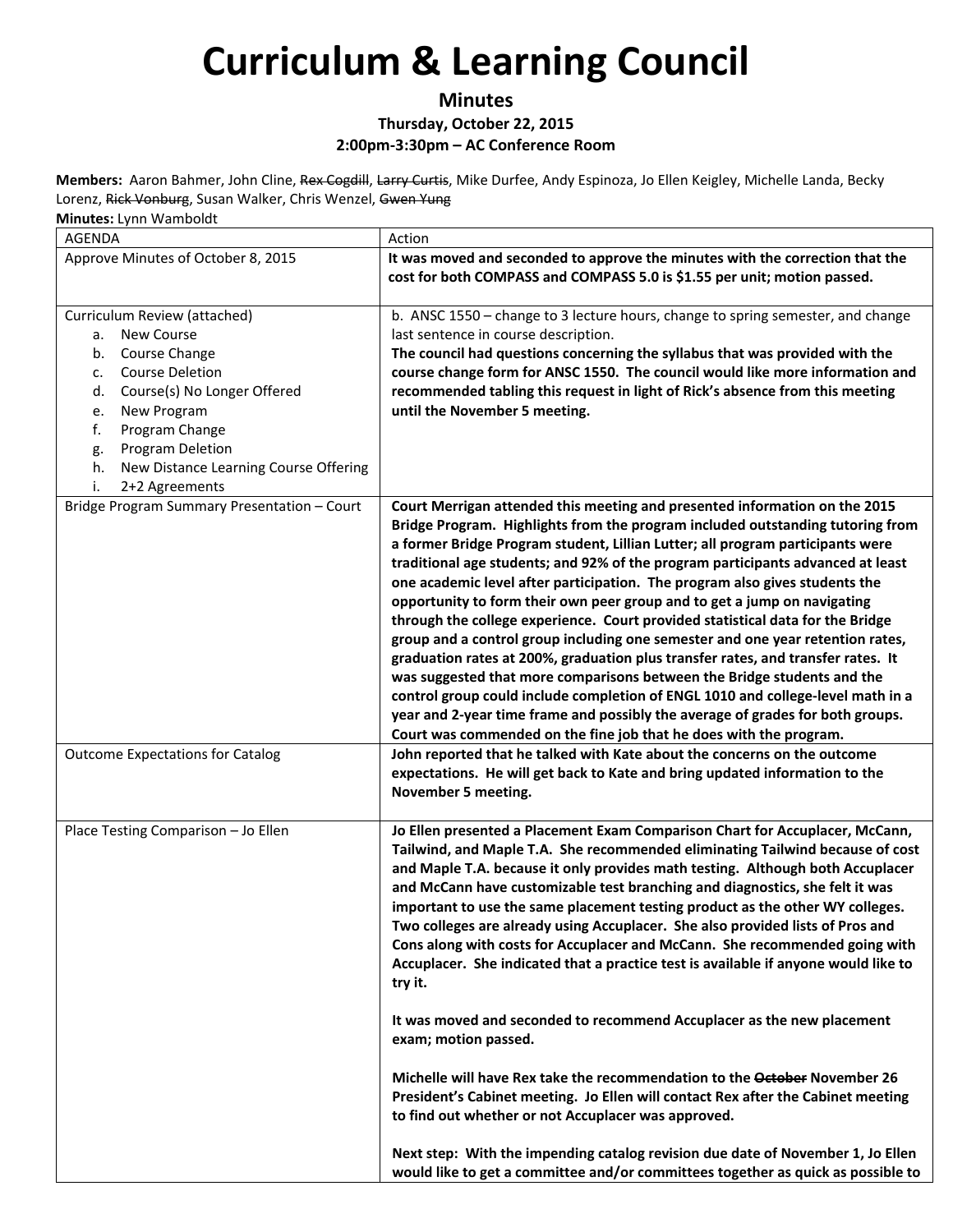|                                                                       | set up cut scores for both English and Math so the placement guide can be<br>developed for inclusion in the new catalog. Michelle recommended working with<br>one group for English and one group for Math.                                                                                                                                                                                                                                                                                                                                                                                                                                                                                                                                                                                                                                                                                                                                                                                                                                                                                                                                                                                         |
|-----------------------------------------------------------------------|-----------------------------------------------------------------------------------------------------------------------------------------------------------------------------------------------------------------------------------------------------------------------------------------------------------------------------------------------------------------------------------------------------------------------------------------------------------------------------------------------------------------------------------------------------------------------------------------------------------------------------------------------------------------------------------------------------------------------------------------------------------------------------------------------------------------------------------------------------------------------------------------------------------------------------------------------------------------------------------------------------------------------------------------------------------------------------------------------------------------------------------------------------------------------------------------------------|
| VAWA Training for Students - Rex                                      | Sue Schmidt, representing Rex, asked the council to recommend requiring<br>students to take the VAWA Training in order to register for spring classes. She<br>reported that a very small percentage of students have completed the training to<br>date. Discussion included comments that the President's Cabinet had already<br>decided that they would not make it a requirement for students to complete, the<br>link for completing the training is available publicly on LancerNet-(on landing<br>page-before logging into LancerNet accounts), and a guideline book is available.<br>Other discussion included whether or not students have to take the training or if<br>we just need to make it available to students. Suggestions for encouraging<br>students to take the training included making it part of New Student Orientation<br>or College Studies courses. The council indicated that they did not want to require<br>students to complete the training before they can register for spring classes.<br>It was moved and seconded to recommend adding the training to the College<br>Studies course as an activity to be completed beginning with Spring 2016; motion<br>passed. |
| Other:                                                                | Mike told the council that Jean Chrostoski, the Goshen County School District<br>Superintendent, had recently attended a Latino Conference in Phoenix and he<br>thought she would be interested in presenting information on high school<br>retention of Hispanic students. Since recruitment and retention of Hispanic<br>students are important initiatives for both EWC and Goshen Count School District,<br>he thought this could benefit our retention efforts with Hispanic students and<br>EWC's working partnership with our service area high schools. It was suggested<br>that a session could be scheduled during the Spring 2016 in-service. Mike will<br>coordinate this effort.                                                                                                                                                                                                                                                                                                                                                                                                                                                                                                       |
|                                                                       | Jo Ellen asked the council for suggestions on ways to get the word out regarding<br>the new College Central Network which is great job tool that EWC purchased<br>approximately a year ago. The job tool is not only available to students, it is also<br>available to employers looking for potential employees. Since the product<br>requires a yearly fee, she would like to see more usage of the product. She reports<br>that she is having a hard time getting employers to use the site since there are so<br>few students using the site. She asked everyone to encourage their instructors to<br>have students utilize the site for job searches. She is also willing to visit<br>classrooms to demonstrate or talk about the service. Suggestions from the council<br>including visiting College Studies classes, Student Senate, Division meetings, and<br>Career Day. The information is already included in the New Student Orientation<br>packets and available at the EWC Job Fair. Jo Ellen will email Division Chairs asking<br>to be put on division meeting agendas.                                                                                                             |
| <b>Reminders:</b><br><b>Catalog Updates Due to Lynn by November 1</b> | Council members were reminded that catalog changes or updates need to be given<br>to Lynn by November 1.                                                                                                                                                                                                                                                                                                                                                                                                                                                                                                                                                                                                                                                                                                                                                                                                                                                                                                                                                                                                                                                                                            |
| <b>Next CLC Meeting:</b>                                              | 2:00 - 3:30pm, November 5, 2015 in the AC Conference Room                                                                                                                                                                                                                                                                                                                                                                                                                                                                                                                                                                                                                                                                                                                                                                                                                                                                                                                                                                                                                                                                                                                                           |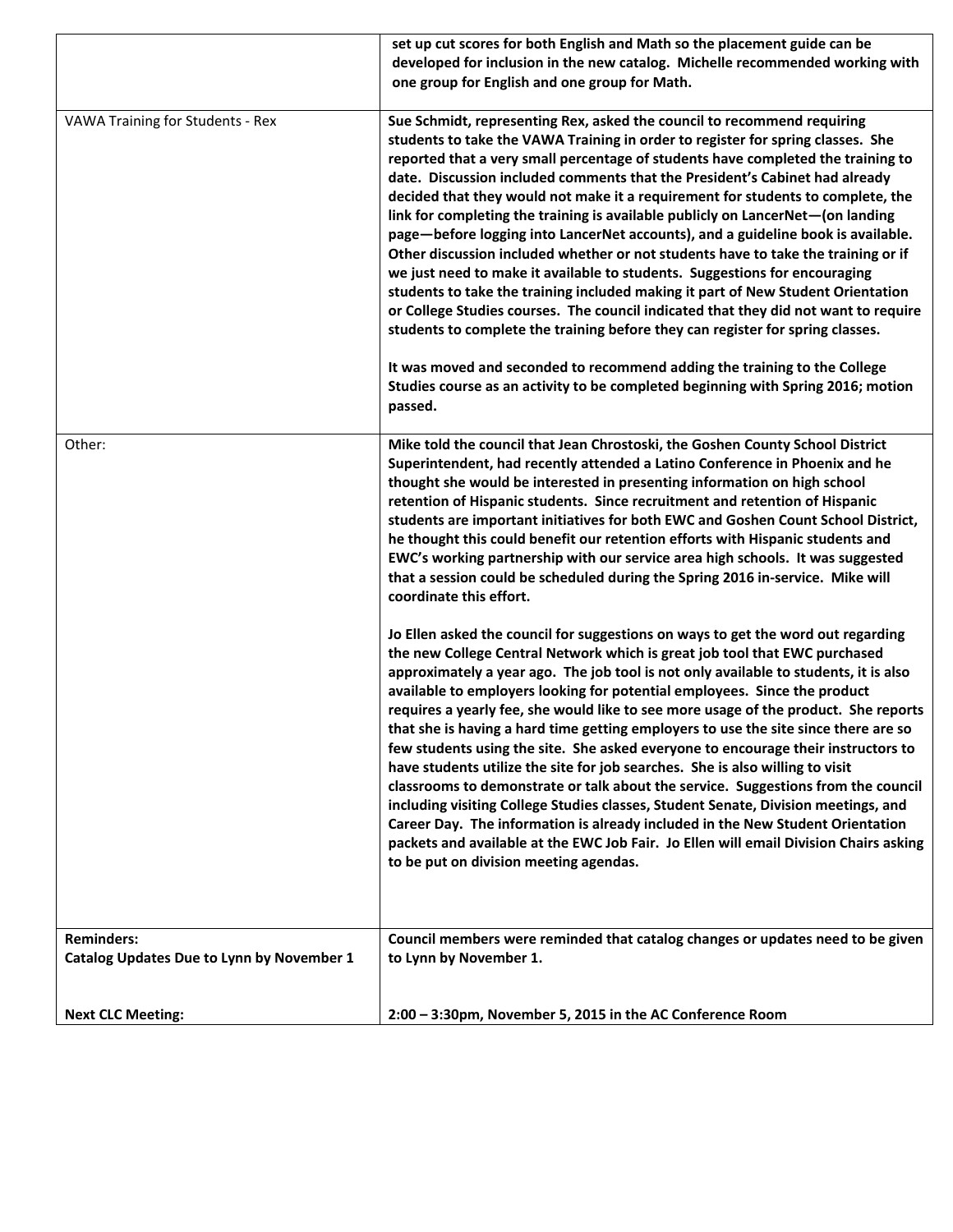**Minutes**

**Thursday, November 5, 2015**

**2:00pm‐3:30pm – AC Conference Room**

**Members:** Aaron Bahmer, John Cline, Rex Cogdill, Larry Curtis, Casey Debus/Becky Lorenz, Mike Durfee, Andy Espinoza, Jo Ellen Keigley, Michelle Landa, Rick Vonburg, Susan Walker, Chris Wenzel, Gwen Yung

| <b>AGENDA</b>                               | Action                                                                                                                                          |
|---------------------------------------------|-------------------------------------------------------------------------------------------------------------------------------------------------|
| Approve Minutes of October 22, 2015         | It was moved and seconded to approve the minutes for Oct. 22 with the correction<br>of "October" 26 President's Cabinet meeting; motion passed. |
| Curriculum Review (attached)                | a. AGRI 1000 - Issues in Agriculture - 1cr. - Freshman Foundation                                                                               |
| a. New Course                               | It was moved and seconded to approve; motion passed.                                                                                            |
| Course Change<br>b.                         |                                                                                                                                                 |
| <b>Course Deletion</b><br>c.                | b. ANSC 1550 - change contact hours, semester offered, and course description                                                                   |
| Course(s) No Longer Offered<br>d.           | It was moved and seconded to approve the changes with a correction of removing                                                                  |
| New Program<br>e.                           | the last sentence "Hands-on activities will be included in this class." from the                                                                |
| f.<br>Program Change                        | course description; motion passed.                                                                                                              |
| <b>Program Deletion</b><br>g.               |                                                                                                                                                 |
| New Distance Learning Course Offering<br>h. | b. ANSC 1610 - change prefix to VTTK/ANSC                                                                                                       |
| 2+2 Agreements<br>i.                        | It was moved and seconded to table changes for both the ANSC 1610 & 1620 for                                                                    |
|                                             | further clarification; motion passed.                                                                                                           |
|                                             |                                                                                                                                                 |
|                                             | b. ANSC 1620 - change prefix to VTTK/ANSC                                                                                                       |
|                                             | See motion for ANSC 1610.                                                                                                                       |
|                                             |                                                                                                                                                 |
|                                             | b. VTTK 1925 - change title and course description                                                                                              |
|                                             | It was moved and seconded to approve changes for both VTTK 1925 & 1950;                                                                         |
|                                             | motion passed.                                                                                                                                  |
|                                             |                                                                                                                                                 |
|                                             | b. VTTK 1950 - change title and course description                                                                                              |
|                                             | See motion for VTTK 1925.                                                                                                                       |
|                                             |                                                                                                                                                 |
|                                             | b. SAFE 1510 - change title, course description, and semester offered                                                                           |
|                                             | It was moved and seconded to approve changes; motion passed.                                                                                    |
|                                             |                                                                                                                                                 |
|                                             | b. MUSC 2071 - change course description<br>It was moved and seconded to approve changes for MUSC 2071, 2073, & 2074;                           |
|                                             | motion passed.                                                                                                                                  |
|                                             |                                                                                                                                                 |
|                                             | b. MUSC 2073 - change course description                                                                                                        |
|                                             | See motion for MUSC 2071.                                                                                                                       |
|                                             |                                                                                                                                                 |
|                                             | b. MUSC 2074 - change course description                                                                                                        |
|                                             | See motion for MUSC 2071.                                                                                                                       |
|                                             |                                                                                                                                                 |
|                                             | f. Veterinary Aide Certificate - change program credit hours from 26 to 30                                                                      |
|                                             | It was moved and seconded to approve the change; motion passed.                                                                                 |
|                                             |                                                                                                                                                 |
|                                             | f. Welding & Joining A.A.S. - change program credit hours from 65 to 60                                                                         |
|                                             | It was moved and seconded to approve the change; motion passed.                                                                                 |
|                                             |                                                                                                                                                 |
|                                             | f. Agri Business and Sciences A.S. - all options - change program sequence                                                                      |
|                                             | It was moved and seconded to approve changes; motion passed.                                                                                    |
|                                             |                                                                                                                                                 |
|                                             | f. Business Administration, Business Education, Business Office Technology - all                                                                |
|                                             | options - add all ENTR courses as electives for Division of Business & Technology                                                               |
|                                             | It was moved and seconded to approve; motion passed.                                                                                            |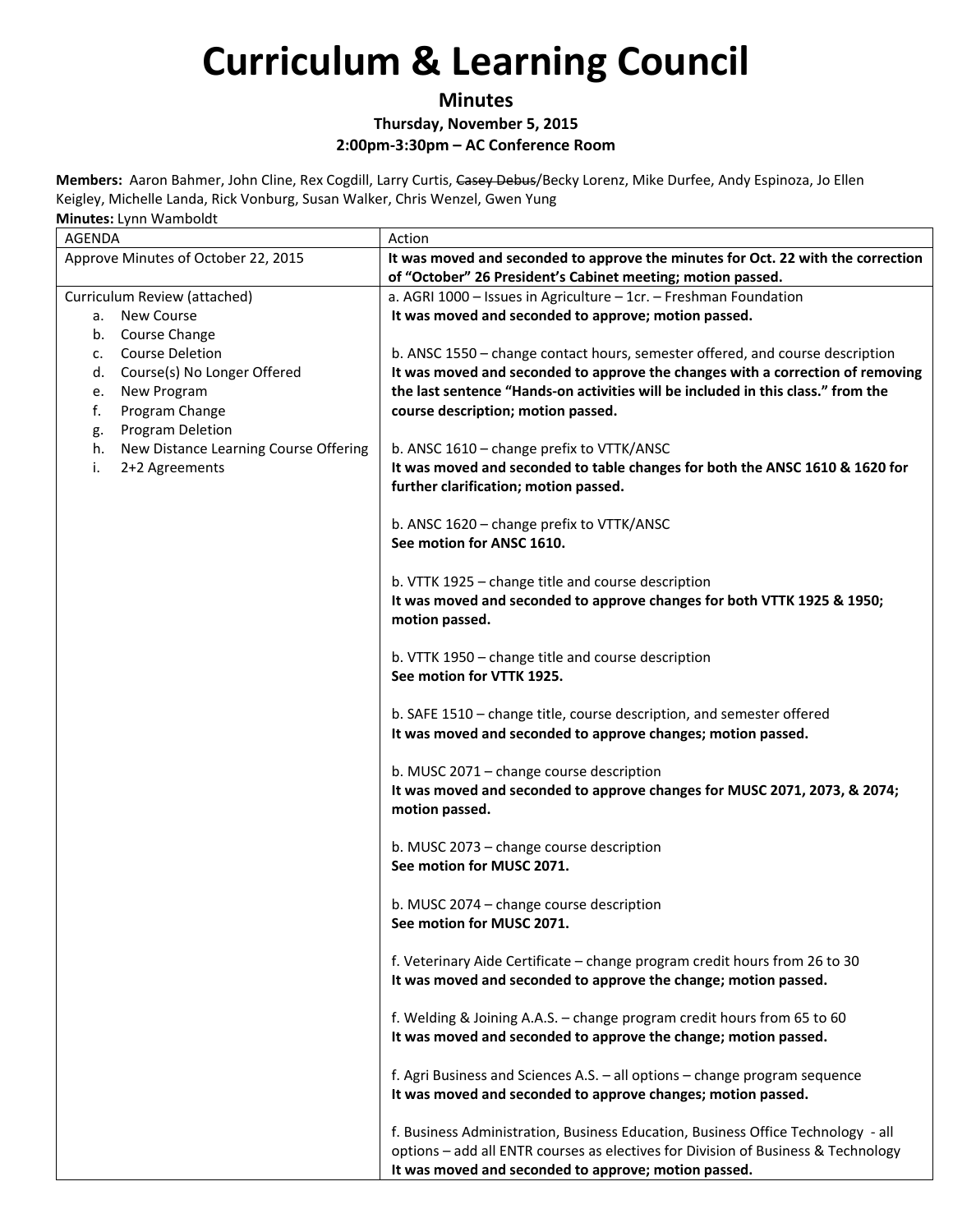|                                                   | h. SOIL 2300 - Even Springs - Spring 2016<br>It was moved and seconded to approve; motion passed.                                                                                                                                                                                                                                                                                                                                                                                                                                                                                                                                                                                                                                                                                                                                                                                                                                                                                                                                                                                                                                                                                                                                                                                                                                   |
|---------------------------------------------------|-------------------------------------------------------------------------------------------------------------------------------------------------------------------------------------------------------------------------------------------------------------------------------------------------------------------------------------------------------------------------------------------------------------------------------------------------------------------------------------------------------------------------------------------------------------------------------------------------------------------------------------------------------------------------------------------------------------------------------------------------------------------------------------------------------------------------------------------------------------------------------------------------------------------------------------------------------------------------------------------------------------------------------------------------------------------------------------------------------------------------------------------------------------------------------------------------------------------------------------------------------------------------------------------------------------------------------------|
| ACCUPLACER Cut Scores - Jo Ellen                  | Jo Ellen brought two drafts of the ACCUPLACER and ACT Course Placement Guide<br>for the council to decide which example would be placed in the new catalog. She<br>explained that all testers start the math testing with Elementary Algebra, then<br>depending on their score, move either up or down to the next level of testing. She<br>had also included HMDV 0510 and HMDV 0520 in the Reading Placement levels.<br>The council discussed whether or not to include both Bridge Reading (HMDV 0500)<br>and the HMDV 0510 & 0520 and the scores needed to place a student in either the<br>HMDV 0510 or 0520 since those scores would be different for each level. Lynn will<br>check enrollments for HMDV 0510 and 0520, and if we are offering the Bridge<br>Reading in place of these two courses, then one of the placement levels can be<br>removed. Discussion included whether the reading improvement courses could be<br>made part of Adult Education. Mike thought that there were very few students<br>who tested into reading improvement courses. Jo Ellen thought the number was<br>higher so she will do some research on the reading statistics for the next meeting.<br>In order to make the catalog corrections deadline, a corrected version of the guide<br>will be emailed out to the council for a vote. |
| Outcome Expectations for Catalog - John           | John Cline brought an updated draft for the Expected Outcomes for EWC<br>Graduates. After discussion, the council recommended removing the first<br>sentence under #1. Communication. Changes recommended for #3. Constitution<br>included replacing the word "develop" with "demonstrate" and making two<br>separate sentences for each constitution. The two sentences recommended are<br>"Graduates will demonstrate knowledge of U.S. Constitution" and "Graduates will<br>demonstrate knowledge of Wyoming Constitution".                                                                                                                                                                                                                                                                                                                                                                                                                                                                                                                                                                                                                                                                                                                                                                                                      |
|                                                   | It was moved and seconded to approve the corrected version to be put in the<br>catalog on page 25 under Expected Student Outcomes; motion passed.                                                                                                                                                                                                                                                                                                                                                                                                                                                                                                                                                                                                                                                                                                                                                                                                                                                                                                                                                                                                                                                                                                                                                                                   |
|                                                   | Discussion included training for faculty on the new outcomes. It was suggested<br>that an All Faculty Meeting could be utilized to provide training on CATs with the<br>new outcomes. An All Faculty Meeting will be set and John will provide the<br>training.                                                                                                                                                                                                                                                                                                                                                                                                                                                                                                                                                                                                                                                                                                                                                                                                                                                                                                                                                                                                                                                                     |
| Set Registration Dates for 2016-2017 year - Rex   | Rex asked the council what their recommendation would be to put together a<br>schedule for registration dates for the next year. The council recommended<br>adding planned registration dates in the catalog for the spring and fall semesters,<br>but not the summer time registration dates. Rex will bring the proposed dates to<br>the next meeting to be included in the new catalog.                                                                                                                                                                                                                                                                                                                                                                                                                                                                                                                                                                                                                                                                                                                                                                                                                                                                                                                                          |
| Wyoming Academic Challenge Event -<br>Casey/Becky | Becky asked the council about removing the responsibility for coordinating the<br>Wyoming Academic Challenge Event from the library. Library staff have been<br>coordinating this event for a number of years now and currently, there is no<br>dedicated budget to sponsor and coordinate the event. It was suggested that a<br>committee should be put together to help the Library staff coordinate the event.<br>Michelle asked the Division Chairs to identify one faculty member from each area<br>and one volunteer from Rex's area to serve on the committee.                                                                                                                                                                                                                                                                                                                                                                                                                                                                                                                                                                                                                                                                                                                                                               |
| 2+2 Articulations Update - Michelle               | Michelle gave a brief update on the completed 2+2 agreements. With the Animal<br>& Vet Science (Production Option) completed (Rick and Michelle signed the<br>articulation agreement at this meeting), EWC has completed every plan that we<br>can complete under the 17 Highest Demand Transfer Programs. We have also<br>completed five of the Next 18 Highest Demand Transfer Programs and we are<br>currently working on the 2+2 plan for Anthropology.                                                                                                                                                                                                                                                                                                                                                                                                                                                                                                                                                                                                                                                                                                                                                                                                                                                                         |
| Other:                                            | Michelle indicated that Heidi Edmunds and Ellen Creagar volunteered to meet with<br>the College Studies instructors to provide training on teaching the "Not Anymore<br>Training" that was recommended to be included in the College Studies curriculum.<br>Court Merrigan is the coordinator for College Studies and it was recommended                                                                                                                                                                                                                                                                                                                                                                                                                                                                                                                                                                                                                                                                                                                                                                                                                                                                                                                                                                                            |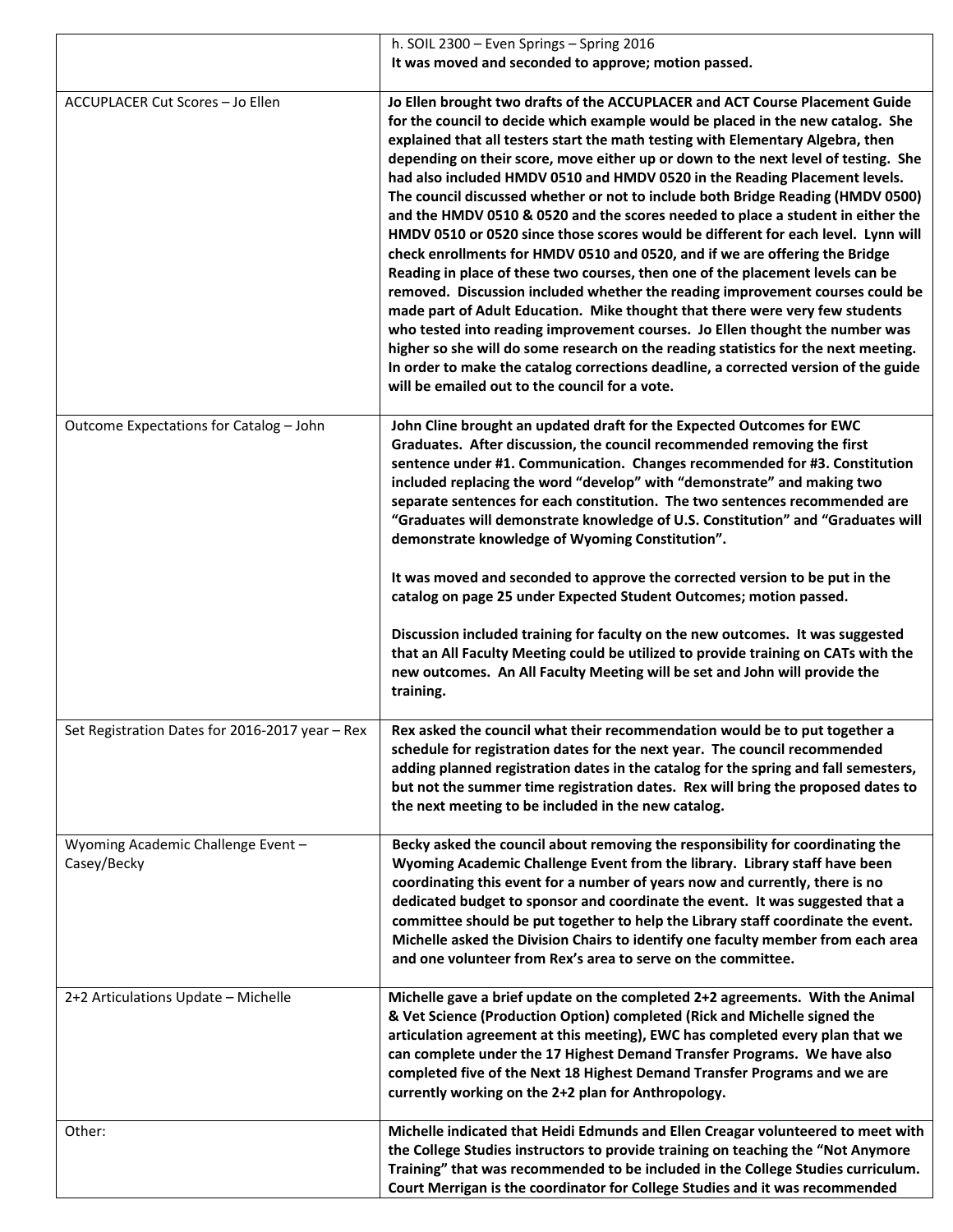|                                               | that he meet with Heidi and/or Ellen and other instructors to discuss and talk<br>about adding the "Not Anymore Training" component to the College Studies<br>course. |
|-----------------------------------------------|-----------------------------------------------------------------------------------------------------------------------------------------------------------------------|
| <b>Reminders:</b>                             |                                                                                                                                                                       |
| <b>Next CLC Meeting:</b>                      |                                                                                                                                                                       |
| $2:00 - 3:30$ pm, November 19, 2015 in the AC |                                                                                                                                                                       |
| <b>Conference Room</b>                        |                                                                                                                                                                       |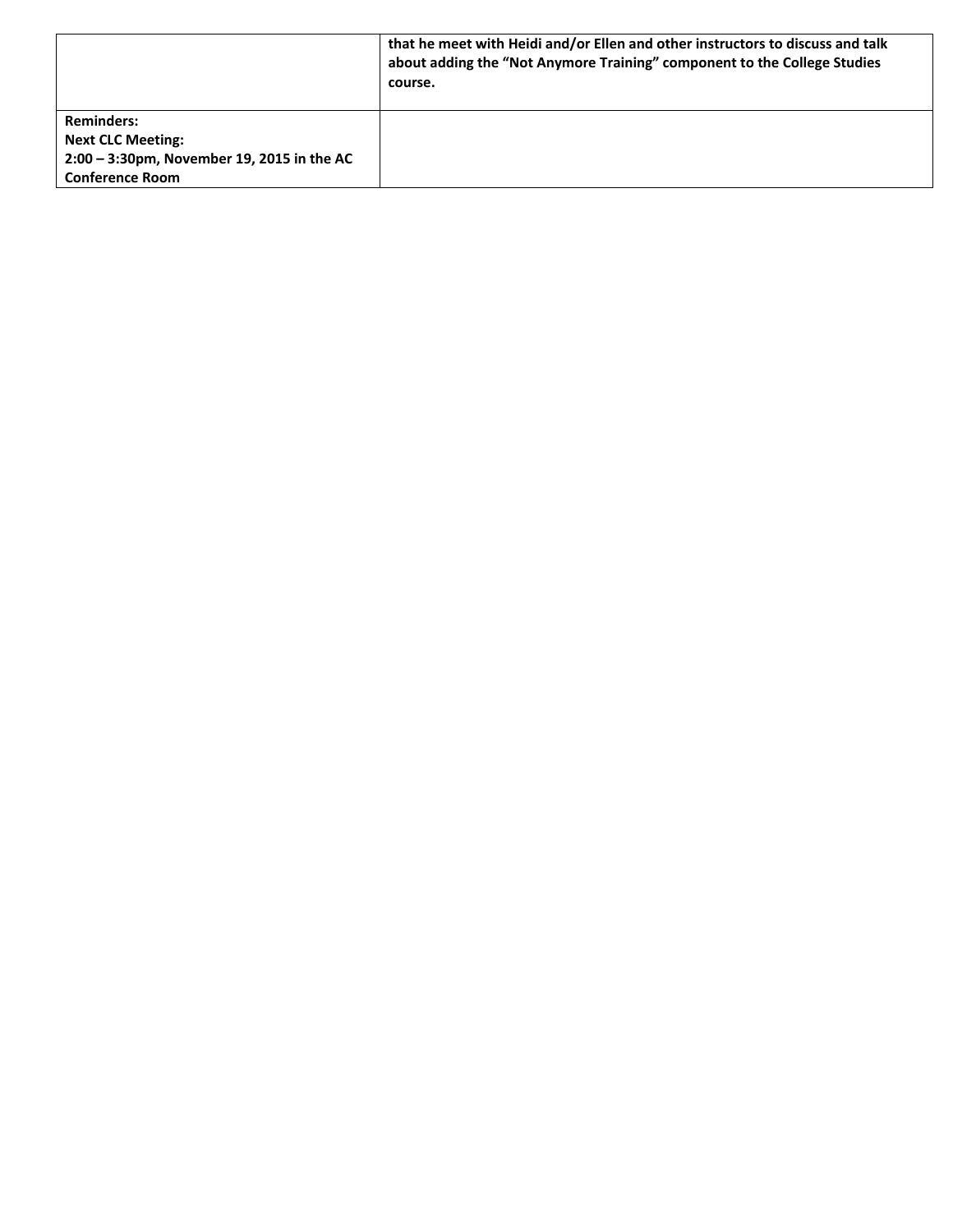**Minutes**

**Thursday, November 19, 2015**

**2:00pm‐3:30pm – AC Conference Room**

**Members:** Aaron Bahmer, John Cline, Rex Cogdill, Larry Curtis, Casey Debus/Becky Lorenz, Mike Durfee, Andy Espinoza, Jo Ellen Keigley, Michelle Landa, Rick Vonburg, Susan Walker, Chris Wenzel, Gwen Yung **Minutes:** Lynn Wamboldt

| AGENDA                                                                                                                | Action                                                                                                                                                                                                                                                                                                                                                                                                                                                                                                                                                                                                                                                                                                                                                                                                                                         |
|-----------------------------------------------------------------------------------------------------------------------|------------------------------------------------------------------------------------------------------------------------------------------------------------------------------------------------------------------------------------------------------------------------------------------------------------------------------------------------------------------------------------------------------------------------------------------------------------------------------------------------------------------------------------------------------------------------------------------------------------------------------------------------------------------------------------------------------------------------------------------------------------------------------------------------------------------------------------------------|
| Approve Minutes of November 5, 2015                                                                                   | It was moved and seconded to approve the minutes for Nov. 5, 2015; motion                                                                                                                                                                                                                                                                                                                                                                                                                                                                                                                                                                                                                                                                                                                                                                      |
|                                                                                                                       | carried.                                                                                                                                                                                                                                                                                                                                                                                                                                                                                                                                                                                                                                                                                                                                                                                                                                       |
| Curriculum Review (attached)                                                                                          | a. ART 1010 - Introduction to Art - 3cr - Arts & Humanities Category                                                                                                                                                                                                                                                                                                                                                                                                                                                                                                                                                                                                                                                                                                                                                                           |
| <b>New Course</b><br>а.                                                                                               | It was moved and seconded to approve the new course; motion carried.                                                                                                                                                                                                                                                                                                                                                                                                                                                                                                                                                                                                                                                                                                                                                                           |
| b. Course Change<br><b>Course Deletion</b><br>c.                                                                      | b. ANSC 1610 - change prefix to VTTK/ANSC                                                                                                                                                                                                                                                                                                                                                                                                                                                                                                                                                                                                                                                                                                                                                                                                      |
| Course(s) No Longer Offered<br>d.                                                                                     | b. ANSC 1620 - change prefix to VTTK/ANSC                                                                                                                                                                                                                                                                                                                                                                                                                                                                                                                                                                                                                                                                                                                                                                                                      |
| New Program<br>e.                                                                                                     | Susan stated that both ANSC 1610 & 1620 will transfer as electives.                                                                                                                                                                                                                                                                                                                                                                                                                                                                                                                                                                                                                                                                                                                                                                            |
| f.<br>Program Change                                                                                                  | It was moved and seconded to approve adding the VTTK prefix to both 1610 &                                                                                                                                                                                                                                                                                                                                                                                                                                                                                                                                                                                                                                                                                                                                                                     |
| Program Deletion<br>g.                                                                                                | 1620; motion carried with one opposed.                                                                                                                                                                                                                                                                                                                                                                                                                                                                                                                                                                                                                                                                                                                                                                                                         |
| New Distance Learning Course Offering<br>h.                                                                           |                                                                                                                                                                                                                                                                                                                                                                                                                                                                                                                                                                                                                                                                                                                                                                                                                                                |
| 2+2 Agreements<br>i.                                                                                                  | f. Music (Applied), A.A. - change program credit hours from 65 to 60-61                                                                                                                                                                                                                                                                                                                                                                                                                                                                                                                                                                                                                                                                                                                                                                        |
|                                                                                                                       | f. Music Education, A.A. - change program credit hours from 67 to 62-63<br>Michelle asked for resubmission of both Music programs to include the effective                                                                                                                                                                                                                                                                                                                                                                                                                                                                                                                                                                                                                                                                                     |
|                                                                                                                       | date and reflect how the changes were made by listing the before and after                                                                                                                                                                                                                                                                                                                                                                                                                                                                                                                                                                                                                                                                                                                                                                     |
|                                                                                                                       | courses for the programs. These were tabled until they can be resubmitted.                                                                                                                                                                                                                                                                                                                                                                                                                                                                                                                                                                                                                                                                                                                                                                     |
|                                                                                                                       | f. Accounting, A.S. & Business Administration, A.S. - add required general education                                                                                                                                                                                                                                                                                                                                                                                                                                                                                                                                                                                                                                                                                                                                                           |
|                                                                                                                       | Art & Humanities elective in place of ENGL 2020                                                                                                                                                                                                                                                                                                                                                                                                                                                                                                                                                                                                                                                                                                                                                                                                |
|                                                                                                                       | It was moved and seconded to approve this change; motion carried.                                                                                                                                                                                                                                                                                                                                                                                                                                                                                                                                                                                                                                                                                                                                                                              |
|                                                                                                                       | i. Agri Business & Sciences (Animal Science Option), A.S. - Animal & Vet Science<br>(Production Option), B.S. 2+2 Agreement                                                                                                                                                                                                                                                                                                                                                                                                                                                                                                                                                                                                                                                                                                                    |
|                                                                                                                       | It was moved and seconded to approve this 2+2 agreement; motion                                                                                                                                                                                                                                                                                                                                                                                                                                                                                                                                                                                                                                                                                                                                                                                |
|                                                                                                                       | carried.                                                                                                                                                                                                                                                                                                                                                                                                                                                                                                                                                                                                                                                                                                                                                                                                                                       |
|                                                                                                                       | i. Social Science Associate, A.A. - Anthropology, B.A. 2+2 Agreement<br>The council reviewed this 2+2 agreement and expressed concern that two ANTH<br>courses required for the freshman and sophomore year are not EWC courses. This<br>item was tabled until further clarification on how students can complete an EWC<br>program with non-EWC courses. The agreement was tabled for further<br>discussion/clarification.                                                                                                                                                                                                                                                                                                                                                                                                                    |
| Removal of ENGL 2001 Sophomore Project:<br>Interdisciplinary Writing from Communication 2<br>category - Kelly Strampe | Kelly Strampe asked the council to remove the ENGL 2001 Sophomore Project<br>from the Communication 2 general education category because it could be double<br>counted as a general education requirement and the capstone for INST A.A. and<br>A.S. degrees which was agreed upon by the general education committee that<br>there would not be any double counting allowed for general education<br>requirements. And, the general education committee did not intend for the ENGL<br>2001 to be added to this category in the first place. Also, the course does not have<br>all the required components to qualify as a Communication 2 course and has not<br>been articulated to UW as a Communication 2 gen ed.<br>It was moved and seconded to remove ENGL 2001 from the Communication 2<br>general education category; motion carried. |
| Inclusion of VAWA-related activities in College<br>Studies curriculum - Court Merrigan                                | Court Merrigan presented discussion from his meeting with College Studies<br>instructors on including VAWA-related activities in the College Studies course. The<br>group recommended not including VAWA-related activities for a couple of reasons<br>including not enough time within the course activities to include VAWA-another                                                                                                                                                                                                                                                                                                                                                                                                                                                                                                          |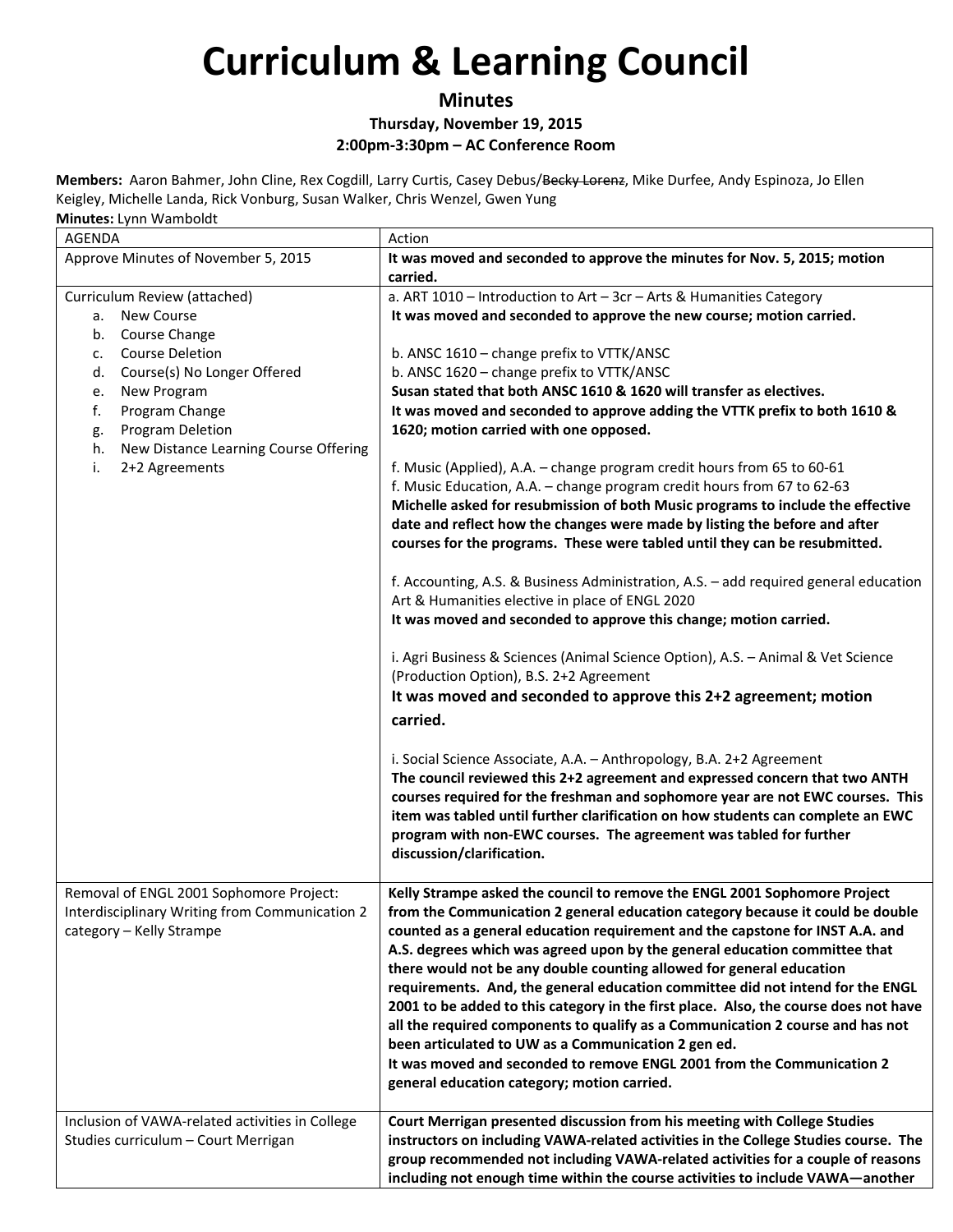|                                                                                                 | subject would have to be removed, and the group felt that this is not an academic<br>topic and should be addressed through Student Services. An additional comment<br>was that we have high schools teaching the College Studies as a concurrent class<br>and is this an appropriate topic for a high school student. Discussion from CLC<br>included whether or not students would be comfortable viewing the video either<br>in a class setting or on their own, and with or without class discussion/lecture on<br>the subject before or after viewing the video. Court's group suggested including<br>this topic in Orientation or summer pre-reg sessions, place holds on transcripts<br>until students complete the training, or make it a dorm requirement. Another<br>suggestion was to add a credit to HMDV 1000-CLC did not think this was a<br>solution. Currently, students are emailed a pamphlet with information, some<br>information is included in orientation packets, and several student groups such as<br>the athletic teams and student senate receive information on the topic. Summer<br>pre-reg sessions could also be an opportunity to give students information as well.<br>Rex stated that EWC is not requiring students to watch the video, and we are not<br>required to make students watch the video; but, we are required to make it<br>accessible to everyone. Michelle confirmed that the President's Cabinet decided<br>not to require students to complete the training.<br>It was moved and seconded to take the recommendation from the HMDV group to<br>not include VAWA activities in the College Studies course; motion carried with one<br>opposed. |
|-------------------------------------------------------------------------------------------------|-------------------------------------------------------------------------------------------------------------------------------------------------------------------------------------------------------------------------------------------------------------------------------------------------------------------------------------------------------------------------------------------------------------------------------------------------------------------------------------------------------------------------------------------------------------------------------------------------------------------------------------------------------------------------------------------------------------------------------------------------------------------------------------------------------------------------------------------------------------------------------------------------------------------------------------------------------------------------------------------------------------------------------------------------------------------------------------------------------------------------------------------------------------------------------------------------------------------------------------------------------------------------------------------------------------------------------------------------------------------------------------------------------------------------------------------------------------------------------------------------------------------------------------------------------------------------------------------------------------------------------------------------------------------------------------------------|
| <b>ACCUPLACER and ACT Course Placement Guide</b><br>- Email Vote Results - Need to vote on this | Michelle had sent out the ACCUPLACER and ACT Course Placement Guide via email<br>to the council to approve; however, not everyone voted so the guide was included<br>on this agenda to be voted on for approval.<br>It was moved and seconded to approve the ACCUPLACER and ACT Course<br>Placement Guide as presented; motion carried.                                                                                                                                                                                                                                                                                                                                                                                                                                                                                                                                                                                                                                                                                                                                                                                                                                                                                                                                                                                                                                                                                                                                                                                                                                                                                                                                                         |
|                                                                                                 | The implementation date was set for the beginning of January so it could be ready<br>for Bridge students. Jo Ellen also stated that there is an option to put a maximum<br>number of times a student can take tests during a short time period. Currently,<br>students are charged for the first test, the second re-test is free, and then students<br>can take a third re-test with advisor or counselor approval. They can take the re-<br>tests in a short time period, i.e. same day, within a day, etc. Jo Ellen would like to<br>standardize the timing of taking re-tests. It was suggested that Jo Ellen write out a<br>proposal and bring it to the next CLC meeting.                                                                                                                                                                                                                                                                                                                                                                                                                                                                                                                                                                                                                                                                                                                                                                                                                                                                                                                                                                                                                 |
| Transfer of AA and AS degrees to Chadron-<br>change in number of general education credits      | It has come to the attention of the council that the change in required general<br>education credit hours (from 30 to 24) is going to have an impact on students who<br>will be transferring to Chadron State College. Nebraska colleges require 30<br>general education requirements be completed in the first two years of college.<br>This topic will need further discussion once more information from Chadron is<br>obtained.                                                                                                                                                                                                                                                                                                                                                                                                                                                                                                                                                                                                                                                                                                                                                                                                                                                                                                                                                                                                                                                                                                                                                                                                                                                             |
| Late Fall Online Classes - Ideas                                                                | Colby Community College offers "Late Fall Classes" for \$110 per credit hour and<br>these courses are not covered by Financial Aid. Michelle wondered if EWC would<br>be interested in doing something like this also-maybe offering interim classes.<br>She asked the council to think about possible ideas for further discussion.                                                                                                                                                                                                                                                                                                                                                                                                                                                                                                                                                                                                                                                                                                                                                                                                                                                                                                                                                                                                                                                                                                                                                                                                                                                                                                                                                            |
| Other:                                                                                          | Casey announced that the Library staff would like to keep sponsorship of the<br>Wyoming Academic Challenge event and do not want to put together a committee<br>for this. It was suggested that a student group such as PTK could be asked to help<br>out and possibly count toward their community service activity. Jennifer Minks<br>and Debbie Ochsner are the PTK sponsors.                                                                                                                                                                                                                                                                                                                                                                                                                                                                                                                                                                                                                                                                                                                                                                                                                                                                                                                                                                                                                                                                                                                                                                                                                                                                                                                |
|                                                                                                 | It was moved and seconded to adjourn the meeting; motion carried.                                                                                                                                                                                                                                                                                                                                                                                                                                                                                                                                                                                                                                                                                                                                                                                                                                                                                                                                                                                                                                                                                                                                                                                                                                                                                                                                                                                                                                                                                                                                                                                                                               |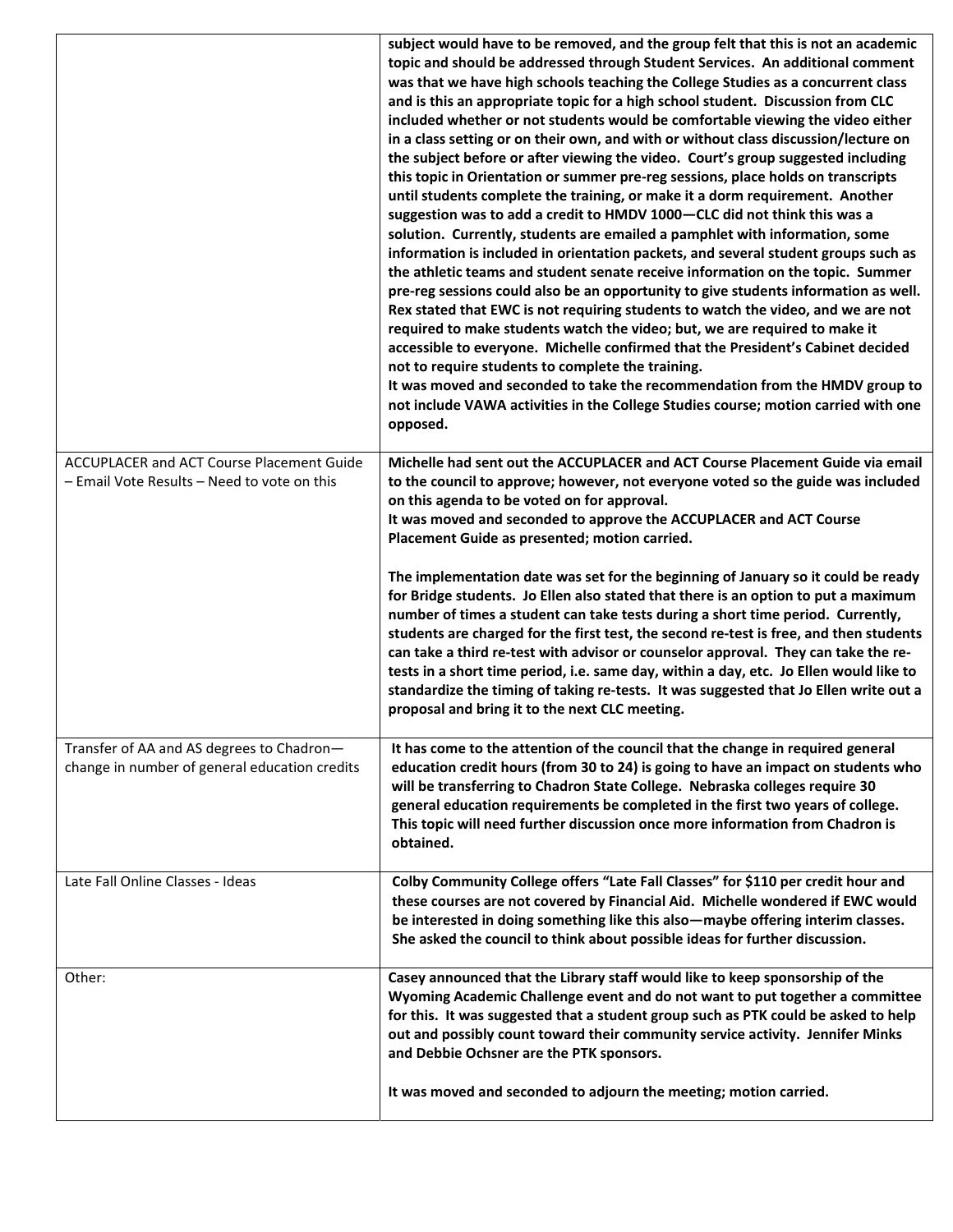**Minutes**

**Thursday, December 3, 2015**

**2:00pm‐3:30pm – AC Conference Room**

**Members:** Aaron Bahmer, John Cline, Rex Cogdill, Larry Curtis, Casey Debus/Becky Lorenz, Mike Durfee, Andy Espinoza, Jo Ellen Keigley, Michelle Landa, Rick Vonburg, Susan Walker, Chris Wenzel, Gwen Yung

| <b>AGENDA</b>                                                                                                                                                                                                                                                                                     | Action                                                                                                                                                                                                                                                                                                                                                                                                                                                                                                                                                                                                                                                                                                                                                                                                                                                                                                                                                                                                                                                          |
|---------------------------------------------------------------------------------------------------------------------------------------------------------------------------------------------------------------------------------------------------------------------------------------------------|-----------------------------------------------------------------------------------------------------------------------------------------------------------------------------------------------------------------------------------------------------------------------------------------------------------------------------------------------------------------------------------------------------------------------------------------------------------------------------------------------------------------------------------------------------------------------------------------------------------------------------------------------------------------------------------------------------------------------------------------------------------------------------------------------------------------------------------------------------------------------------------------------------------------------------------------------------------------------------------------------------------------------------------------------------------------|
| Approve Minutes of November 19, 2015                                                                                                                                                                                                                                                              | It was moved and seconded to approve the minutes for the November 19, 2015<br>meeting. Motion carried.                                                                                                                                                                                                                                                                                                                                                                                                                                                                                                                                                                                                                                                                                                                                                                                                                                                                                                                                                          |
| Curriculum Review (attached)<br><b>New Course</b><br>a.<br>Course Change<br>b.<br><b>Course Deletion</b><br>c.<br>Course(s) No Longer Offered<br>d.<br>New Program<br>e.<br>f.<br>Program Change<br>Program Deletion<br>g.<br>New Distance Learning Course Offering<br>h.<br>i.<br>2+2 Agreements | f. Music (Applied), A.A. - change program credit hours from 65 to 60-61<br>f. Music Education, A.A. - change program credit hours from 67 to 62-63<br>It was moved and seconded to approve both Music programs as presented;<br>motion carried.<br>f. Business Administration, A.A.S., Business Administration (Distance), A.A.S., &<br>Business Office Technology, A.A.S. - change in language for approved electives<br>It was moved and seconded to approve the changes for all three programs;<br>motion carried.<br>i. Social Science Associate, A.A. - Anthropology, B.A. 2+2 Agreement<br>Ellen Creagar was present to provide additional information for this agreement.<br>Council members had expressed concern that several courses needed to complete<br>this agreement are not EWC courses. After further discussion and a withdrawn<br>motion to approve with ANTH 1300 in the spring semester instead of ANTH 2000,<br>it was moved and seconded to approve the agreement as presented, motion<br>carried with two (2) council members opposing. |
| Social Science Associate, A.A. - Anthropology,<br>B.A. 2 + 2 Agreement - Ellen Creagar                                                                                                                                                                                                            | See notes for item "i" above.                                                                                                                                                                                                                                                                                                                                                                                                                                                                                                                                                                                                                                                                                                                                                                                                                                                                                                                                                                                                                                   |
| ACCUPLACER - Proposal of retesting timeline -<br>Jo Ellen                                                                                                                                                                                                                                         | Jo Ellen presented the proposed ACCUPLACER Retest Policy. The council<br>recommended changing the word "Policy" to "Procedure"; inserting "subject" in<br>the first line between ACCUPLACER and test; and removing the bulleted line<br>"These retake fees are in effect" under FEES.<br>It was moved and seconded to approve the ACCUPLACER Retest Procedure with<br>the recommended changes; motion carried.                                                                                                                                                                                                                                                                                                                                                                                                                                                                                                                                                                                                                                                  |
| Other:                                                                                                                                                                                                                                                                                            | It was moved and seconded to adjourn the meeting; motion carried.                                                                                                                                                                                                                                                                                                                                                                                                                                                                                                                                                                                                                                                                                                                                                                                                                                                                                                                                                                                               |

**Reminders:**

**Next CLC Meeting:**

**2:00 – 3:30pm, January 7, 2016 in the AC Conference Room**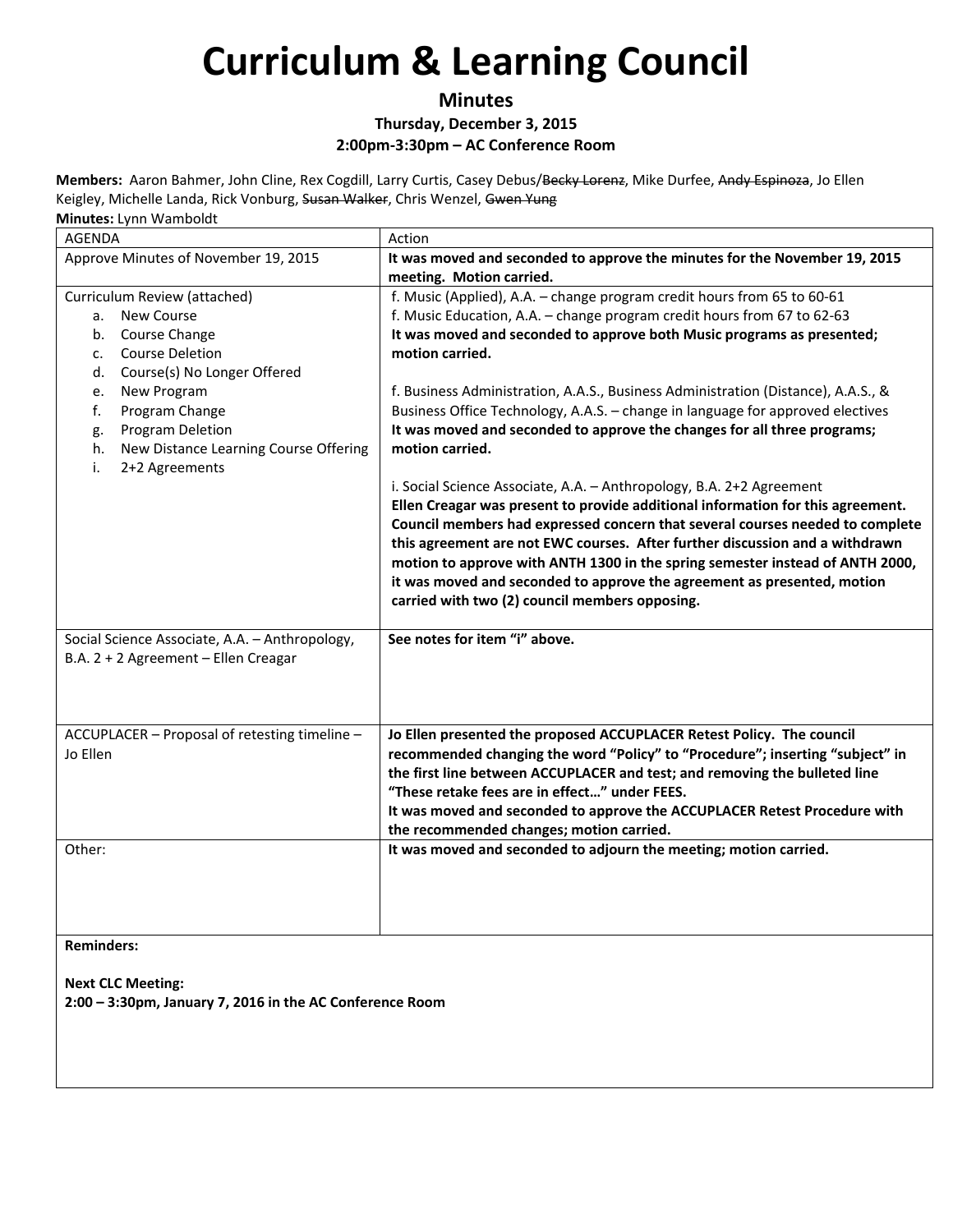**Minutes**

**Thursday, January 7, 2016**

**2:00pm‐3:30pm – AC Conference Room**

**Members:** Aaron Bahmer, John Cline, Rex Cogdill, Larry Curtis, Casey Debus/Becky Lorenz, Mike Durfee, Andy Espinoza, Jo Ellen Keigley, Michelle Landa, Rick Vonburg, Susan Walker, Chris Wenzel, Gwen Yung

| Minutes: Lynn Wamboldt |  |  |  |
|------------------------|--|--|--|
|------------------------|--|--|--|

| <b>AGENDA</b>                               | Action                                                                                   |
|---------------------------------------------|------------------------------------------------------------------------------------------|
| Approve Minutes of December 3, 2015         | It was moved and seconded to approve the minutes for December 3, 2015 as                 |
|                                             | presented; motion carried.                                                               |
| Curriculum Review (attached)                | c. ENGL 2370 Western American Literature - delete course                                 |
| <b>New Course</b><br>a.                     | c. ENGL 2480 Literary Genres: Drama - delete course                                      |
| Course Change<br>b.                         | It was moved and seconded to approve the deletion of both ENGL 2370 and ENGL             |
| <b>Course Deletion</b><br>$\mathsf{C}$ .    | 2480; motion carried.                                                                    |
| Course(s) No Longer Offered<br>d.           |                                                                                          |
| New Program<br>e.                           | f. Physical Education, Health & Recreation - change program credit hours from 64-        |
| f.<br>Program Change                        | 68 to 60-61                                                                              |
| Program Deletion<br>g.                      | After discussion and revisions (reduced Freshman Foundations to one credit,              |
| New Distance Learning Course Offering<br>h. | removed the one credit of Physical Education Elective, moved COSC 1200 to the            |
| 2+2 Agreements<br>i.                        | spring semester of the freshman year and added EDFD 2100 Educational                     |
|                                             | Psychology to the spring semester of the sophomore year), it was moved and               |
|                                             | seconded to approve the program change with revisions; motion carried.                   |
|                                             |                                                                                          |
| Master of Ceremony for Graduation           | It was moved and seconded to nominate Rick Vonburg as the Master of Ceremony             |
|                                             | for the 2016 Commencement; motion carried. Michelle will take the nomination             |
|                                             | to the President's Cabinet meeting.                                                      |
| Other:                                      | Jo Ellen reported that the first ACCUPLACER test is scheduled for Friday, January 8      |
|                                             | and the second one is scheduled for Monday, January 11. She reported that a free         |
|                                             | web page study application is available for students to access via phone,                |
|                                             | computer, tablet, or laptop. She reported that the tests seem more difficult             |
|                                             | because of sequencing and the phrasing of the questions. She indicated that              |
|                                             | <b>COMPASS is still available until November so if she feels the student should have</b> |
|                                             | tested better, the option to give them the COMPASS test would be available. It           |
|                                             | was asked how long placement scores are valid and Jo Ellen stated that COMPASS           |
|                                             | results were valid for only a year. There is no standard time set for validity so EWC    |
|                                             | could possibly determine how long the ACCUPLACCER scores are valid. No                   |
|                                             | decision or motion was offered at this time.                                             |
|                                             |                                                                                          |
|                                             | Meeting adjourned.                                                                       |
|                                             |                                                                                          |

**Reminders:**

**Next CLC Meeting: 2:00 – 3:30pm, January 21, 2016 in the AC Conference Room**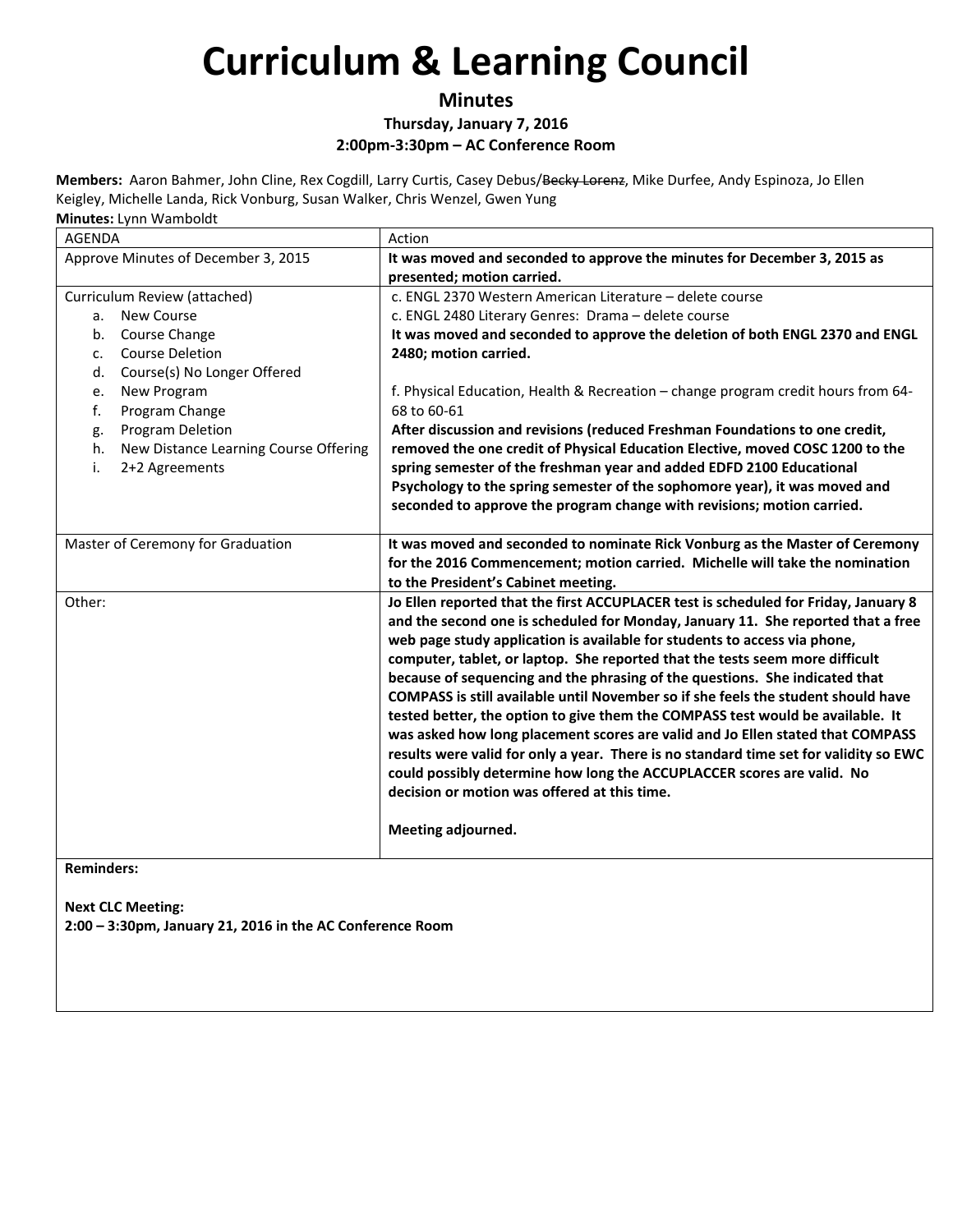### **Minutes**

#### **Thursday, January 21, 2016**

#### **2:00pm‐3:30pm – AC Conference Room**

**Members:** Aaron Bahmer, John Cline, Rex Cogdill, Larry Curtis, Casey Debus/Becky Lorenz, Mike Durfee, Andy Espinoza, Jo Ellen Keigley, Michelle Landa, Rick Vonburg, Susan Walker, Chris Wenzel, Gwen Yung

| <b>AGENDA</b>                                                                                                                                                                                                                                                                                       | Action                                                                                                                                                                                                                                                                                                                                                                                                                                                                                                                                                                                                                                                                                                                                                                                                                                                                                                                                                           |
|-----------------------------------------------------------------------------------------------------------------------------------------------------------------------------------------------------------------------------------------------------------------------------------------------------|------------------------------------------------------------------------------------------------------------------------------------------------------------------------------------------------------------------------------------------------------------------------------------------------------------------------------------------------------------------------------------------------------------------------------------------------------------------------------------------------------------------------------------------------------------------------------------------------------------------------------------------------------------------------------------------------------------------------------------------------------------------------------------------------------------------------------------------------------------------------------------------------------------------------------------------------------------------|
| Approve Minutes of January 7, 2016                                                                                                                                                                                                                                                                  | It was moved and seconded to approve the meeting minutes for January 7, 2016 as<br>presented; motion carried.                                                                                                                                                                                                                                                                                                                                                                                                                                                                                                                                                                                                                                                                                                                                                                                                                                                    |
| Curriculum Review (attached)<br><b>New Course</b><br>а. –<br>Course Change<br>b.<br><b>Course Deletion</b><br>c.<br>Course(s) No Longer Offered<br>d.<br>New Program<br>e.<br>f.<br>Program Change<br>Program Deletion<br>g.<br>New Distance Learning Course Offering<br>h.<br>2+2 Agreements<br>i. | b. VTTK 1751 Pharmaceutical Calculations - change prerequisite and course<br>description<br>It was moved and seconded to approve this course change with the correction of<br>replacing just the "MATH 0900" in the prerequisite phrase with "MATH 0920";<br>motion carried.<br>f. Nursing – change program description and course sequence<br>It was moved and seconded to approve this program change; motion carried.<br>Further discussion on the Nursing program indicated that the future proposed<br>change from an A.S. program to an ADN program should be submitted to CLC prior<br>to the submission to the Wyoming Community College Commission and the<br>program description for the catalog should indicate that this is a 2-year cohort<br>program that starts every other fall semester. The program change should be<br>submitted to CLC for the next meeting so that it can then be forwarded to WCCC<br>to get approval as soon as possible. |
| Move or cancel CLC meeting scheduled for Feb.<br>18, 2016 (Day of WACCT awards in Cheyenne)                                                                                                                                                                                                         | Michelle and Rex will be attending the WACCT awards in Cheyenne during the<br>scheduled Feb. 18 CLC meeting. It was decided to cancel the Feb. 18 meeting.                                                                                                                                                                                                                                                                                                                                                                                                                                                                                                                                                                                                                                                                                                                                                                                                       |
| Program Reviews Scheduled for 2016<br>Program Review Data                                                                                                                                                                                                                                           | The council discussed whether or not the Program Review Data Compilation<br>Report should be continued or not. Some members indicated that they use a small<br>portion of the report for program reviews and other projects; however, much of it<br>is redundant and is just filed away. No one recalled if this report is required for<br>any other official reporting purposes. A shortened version or possibly other types<br>of reports will be researched or identified for future use.                                                                                                                                                                                                                                                                                                                                                                                                                                                                     |
|                                                                                                                                                                                                                                                                                                     | The Program Reviews scheduled for 2016 are ABE/GED/ESL, Social Sciences<br>Cluster, Pre-Professional Cluster, and the Science Cluster. The reviews will be due<br>by the end of the spring semester, then submitted to the EWC Board of Trustees<br>during the summer months for approval.                                                                                                                                                                                                                                                                                                                                                                                                                                                                                                                                                                                                                                                                       |
| Other:<br><b>Summer Pre-registration Dates</b>                                                                                                                                                                                                                                                      | Rex reported that the summer pre-registration dates for the Fall 2016 semester<br>have been set for Wednesday, June 1 (Goshen County School District #1 students<br>only), Friday, June 3, Monday, June 13, and Friday, July 15. A sign-up sheet will be<br>placed in the Copy Center for faculty to volunteer for advising. In the past, faculty<br>have received one release day for each pre-registration session that they worked,<br>and if they worked all three sessions, they received free lunches for a week. Rex<br>will be checking on the free lunches portion to see if that will be an option for this<br>year.                                                                                                                                                                                                                                                                                                                                   |
| Wyoming Academic Challenge                                                                                                                                                                                                                                                                          | Casey reported that she is still looking for volunteers for the Wyoming Academic<br>Challenge to be held on Saturday, February 20, 2016. She needs timers. She had<br>one volunteer from this group to be a timer. She has a few others that she will ask<br>and possibly ask a student group for some volunteers.                                                                                                                                                                                                                                                                                                                                                                                                                                                                                                                                                                                                                                               |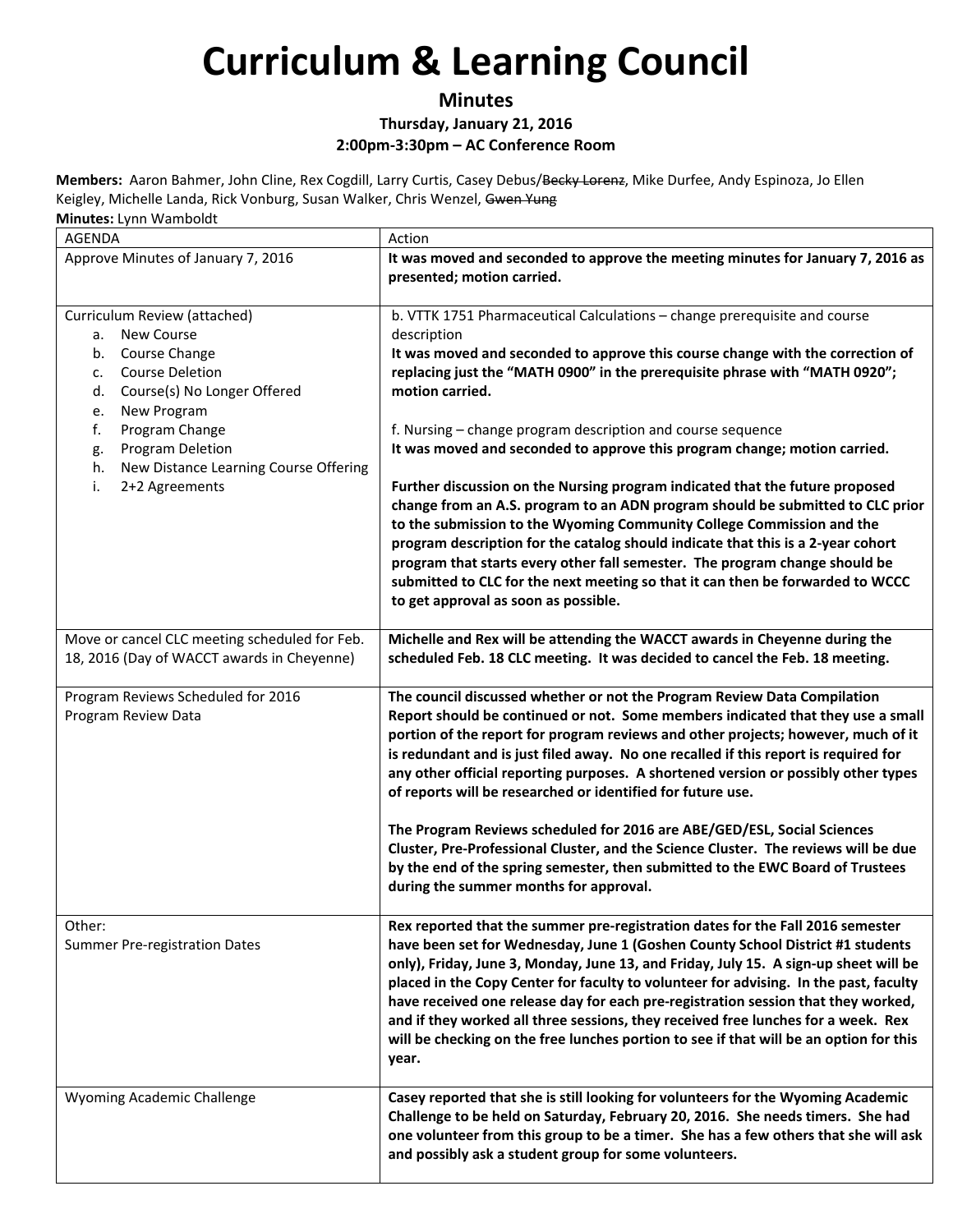| Sage Brush & Roses                     | Rick reported that Sage Brush & Roses is January 30, 2016. He reported that there<br>were just a small number of tickets left when he checked last week.                                                                                                                                                                                                                                                                                                                                                                                                       |
|----------------------------------------|----------------------------------------------------------------------------------------------------------------------------------------------------------------------------------------------------------------------------------------------------------------------------------------------------------------------------------------------------------------------------------------------------------------------------------------------------------------------------------------------------------------------------------------------------------------|
| Job Expo                               | Jo Ellen reported that she has sent out the Save the Date cards and emails for the<br>Job Expo scheduled for April 6. She already has responses from some employers<br>such as Wyrulec.                                                                                                                                                                                                                                                                                                                                                                        |
| <b>WyDEC Conference</b>                | Aaron reported that the WyDEC Conference will be held May 23 & 24, 2016 in<br>Casper. Jo Ellen reported that the Wyoming College Testing Association has also<br>scheduled a conference in conjunction with the WyDEC Conference.                                                                                                                                                                                                                                                                                                                              |
| <b>Criminal Justice Training Event</b> | Larry reported that he is helping sponsor a Criminal Justice Workshop/Training<br>scheduled for February 17. A Panel Discussion on Women in Criminal Justice is<br>scheduled from 10am – 12pm. And two sessions are scheduled from 1-3pm with<br>topics of Gangs in Wyoming and Self Care. It was suggested that these sessions<br>could be set up as workforce classes (noncredit) and have the participants<br>complete registrations for the sessions. Participants will also be receiving POST<br>credit for the trainings if they are eligible for those. |
|                                        | The meeting was adjourned.                                                                                                                                                                                                                                                                                                                                                                                                                                                                                                                                     |

**Reminders:**

**Next CLC Meeting:**

**2:00 – 3:30pm, February 4, 2016 in the AC Conference Room**

**The February 18, 2016 CLC meeting has been cancelled.**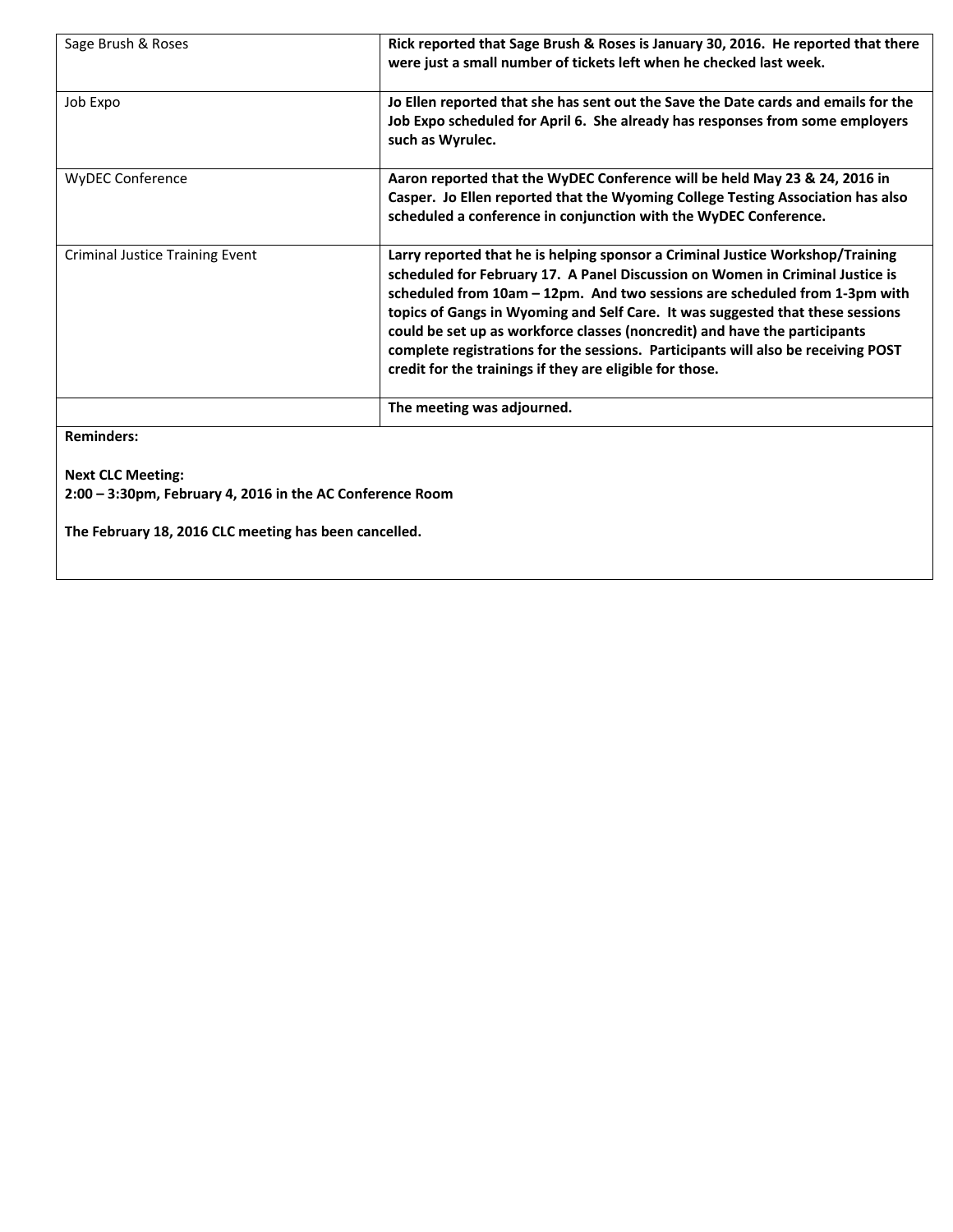### **Minutes**

**Thursday, February 4, 2016**

**2:00pm‐3:30pm – AC Conference Room**

**Members:** Aaron Bahmer, John Cline, Rex Cogdill, Larry Curtis, Casey Debus, Mike Durfee, Andy Espinoza, Jo Ellen Keigley, Michelle Landa, Rick Vonburg, Susan Walker, Chris Wenzel, Gwen Yung

| <b>AGENDA</b>                                                                                                                                                                                                                                                                                                 | Action                                                                                                                                                                                                                                                                                                                                                                                                                                                                                                                                                                                                                                                                                                                                                                                                                                                                                                                                                                                                                                                                                                                                                                                                                                                                                                                                                                                                                                                                                                                                                                                                                                                                                                                                                                                                                                                                                                                                                                    |
|---------------------------------------------------------------------------------------------------------------------------------------------------------------------------------------------------------------------------------------------------------------------------------------------------------------|---------------------------------------------------------------------------------------------------------------------------------------------------------------------------------------------------------------------------------------------------------------------------------------------------------------------------------------------------------------------------------------------------------------------------------------------------------------------------------------------------------------------------------------------------------------------------------------------------------------------------------------------------------------------------------------------------------------------------------------------------------------------------------------------------------------------------------------------------------------------------------------------------------------------------------------------------------------------------------------------------------------------------------------------------------------------------------------------------------------------------------------------------------------------------------------------------------------------------------------------------------------------------------------------------------------------------------------------------------------------------------------------------------------------------------------------------------------------------------------------------------------------------------------------------------------------------------------------------------------------------------------------------------------------------------------------------------------------------------------------------------------------------------------------------------------------------------------------------------------------------------------------------------------------------------------------------------------------------|
| Approve Minutes of January 7, 2016                                                                                                                                                                                                                                                                            | It was moved and seconded to approve the minutes for January 7, 2016 as<br>presented; motion carried.                                                                                                                                                                                                                                                                                                                                                                                                                                                                                                                                                                                                                                                                                                                                                                                                                                                                                                                                                                                                                                                                                                                                                                                                                                                                                                                                                                                                                                                                                                                                                                                                                                                                                                                                                                                                                                                                     |
| Curriculum Review (attached)<br><b>New Course</b><br>a.<br>Course Change<br>b.<br><b>Course Deletion</b><br>$\mathsf{C}$ .<br>Course(s) No Longer Offered<br>d.<br>New Program<br>e.<br>f.<br>Program Change<br>Program Deletion<br>g.<br>New Distance Learning Course Offering<br>h.<br>2+2 Agreements<br>i. | b. VTTK 2620 Noninfectious Diseases - change course description<br>The course description change was proposed to provide a more definitive<br>description for the course. It was moved and seconded to approve this change.<br>f. Nursing – change from A.S. to ADN program, change program description<br>The program change included changing the Nursing program to an ADN to align<br>with the nursing programs at the other WY colleges and UW.<br>The program description change included the addition of the sentence "EWC will<br>admit cohort groups of 12 students every two years beginning with Fall 2016".<br>It was moved and seconded to approve this change; motion carried.<br>a. ENGL 2450 Literary Genres: Young Adult Literature - 3 credits<br>This new course was proposed as an Arts and Humanities option for students to<br>broaden English offerings in that category, and as an alternative to the survey<br>courses. Discussion included the need to be more careful of courses offered<br>before approving more new courses, and concern was expressed on the impact to<br>the EWC Library's resources. Multiple copies of the reading materials required for<br>this course cannot be made available by the EWC Library. The course has not been<br>officially submitted to UW to get approval of the course number proposed.<br>It was moved and seconded to approve this course with understanding that the<br>course number may be changed after submission to UW; motion carried.<br>b. EDUC 2100 Practicum in Teaching - change course credits to 1-3 credits and<br>change prerequisite<br>This change was proposed to allow students to earn an additional 20 hours of<br>classroom observation and will only be available to students what have already<br>successfully completed the 2 credit hour course. Advisor consent will be required.<br>The following two sentences will be added to the prerequisite, "The one credit (1) |
|                                                                                                                                                                                                                                                                                                               | hour option is only available to students who have already successfully completed<br>the two credit (2) hour course. Instructor consent required."<br>It was moved and seconded to approve this change; motion carried.                                                                                                                                                                                                                                                                                                                                                                                                                                                                                                                                                                                                                                                                                                                                                                                                                                                                                                                                                                                                                                                                                                                                                                                                                                                                                                                                                                                                                                                                                                                                                                                                                                                                                                                                                   |
| Review Nursing Program Revision Request to<br><b>WCCC</b>                                                                                                                                                                                                                                                     | The WCCC program revision form requesting the EWC Nursing A.S. program be<br>changed to an ADN program was reviewed.<br>It was moved and seconded to submit this request to the Wyoming Community<br><b>College Commission; motion carried.</b>                                                                                                                                                                                                                                                                                                                                                                                                                                                                                                                                                                                                                                                                                                                                                                                                                                                                                                                                                                                                                                                                                                                                                                                                                                                                                                                                                                                                                                                                                                                                                                                                                                                                                                                           |
| Deadlines for Submission of Curriculum Review<br>Items                                                                                                                                                                                                                                                        | Council members would like to be able to review and consider curriculum changes<br>before the regular scheduled meetings. In addition, lead time is needed to submit<br>new courses to UW or WCCC to determine course number assignments before the<br>Council reviews the requests. Deadlines were proposed for new submissions to<br>allow for a review period and course numbering assignment by either UW or<br>WCCC.<br>It was moved and seconded to place a deadline for items (a) new course and (e)<br>new program of one month lead time to allow for research and course number                                                                                                                                                                                                                                                                                                                                                                                                                                                                                                                                                                                                                                                                                                                                                                                                                                                                                                                                                                                                                                                                                                                                                                                                                                                                                                                                                                                 |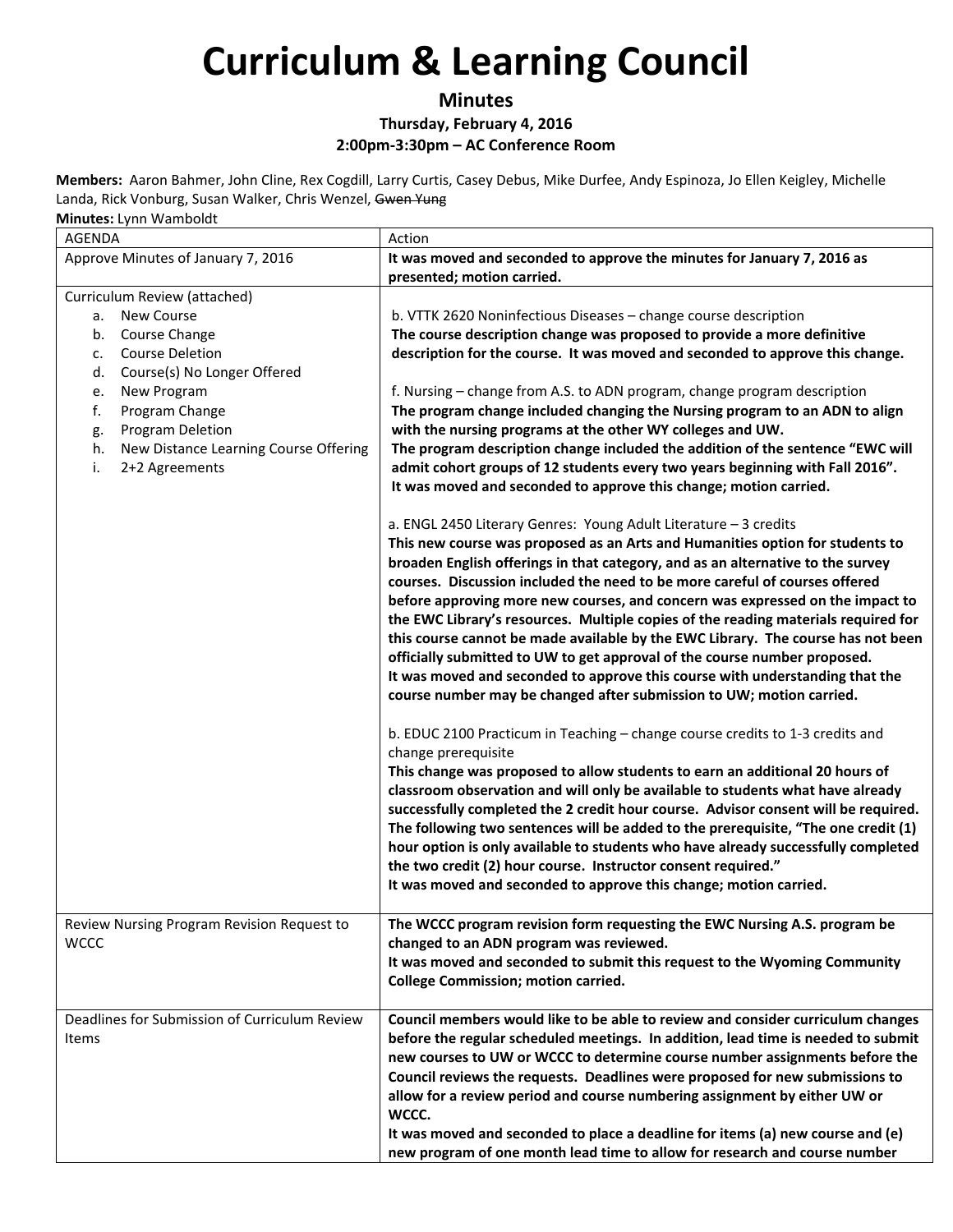|        | assignment, and a deadline on all other items of the Friday before the scheduled<br>CLC meeting; motion carried.<br>The Division Chairs will announce this to faculty in their Divisions.                                       |
|--------|---------------------------------------------------------------------------------------------------------------------------------------------------------------------------------------------------------------------------------|
| Other: | It was questioned whether travel funds would be available for people to attend<br>the WyDEC Conference in Casper in May. Limited funds would be available if<br>expenses can be kept to a minimum including no overnight stays. |
|        | Articulation meetings for this year are mission critical and will have funding.<br>Travel funds will also be available for articulation meetings next year.                                                                     |
|        | \$180,000 needs to be trimmed from Academics overall to meet this year's budget.                                                                                                                                                |

**Reminders:**

**The CLC meeting for February 18 has been cancelled.**

**Next CLC Meeting:**

**2:00 – 3:30pm, March 3, 2016 in the AC Conference Room**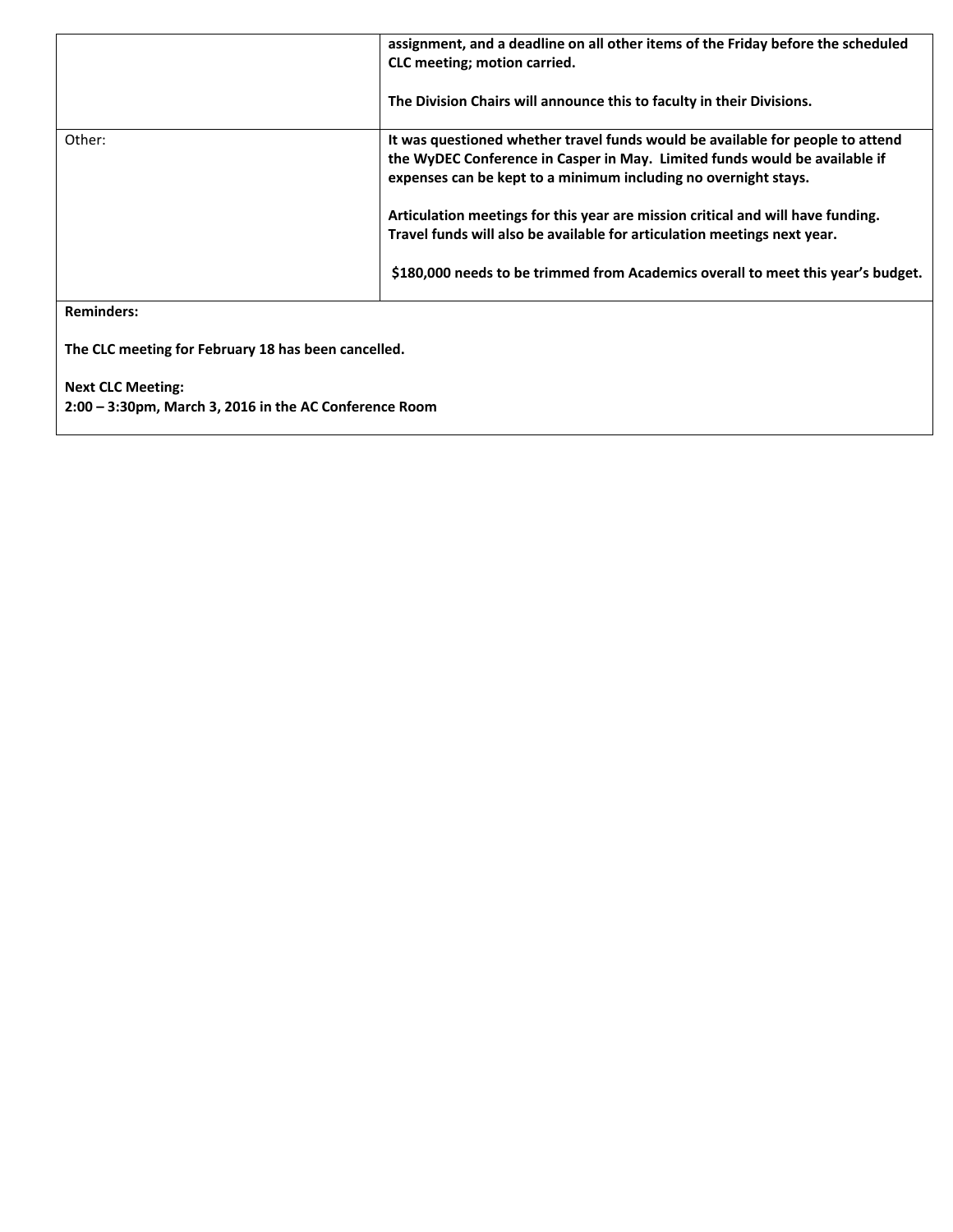**Minutes**

#### **Thursday, March 3, 2016 2:00pm‐3:30pm – AC Conference Room**

**Members:** Aaron Bahmer, John Cline, Rex Cogdill, Larry Curtis, Casey Debus/Becky Lorenz, Mike Durfee, Andy Espinoza, Jo Ellen Keigley, Michelle Landa, Rick Vonburg, Susan Walker, Chris Wenzel, Gwen Yung

| <b>AGENDA</b>                               | Action                                                                                                                                                                                                                                                                                                                                                                                                                                                                                                                                                                                                                                                                                                                                                                                                                                                                                                                                                                                                                                                                                                                                                                                                                                                                                                                                                                                                                                                                                                                 |
|---------------------------------------------|------------------------------------------------------------------------------------------------------------------------------------------------------------------------------------------------------------------------------------------------------------------------------------------------------------------------------------------------------------------------------------------------------------------------------------------------------------------------------------------------------------------------------------------------------------------------------------------------------------------------------------------------------------------------------------------------------------------------------------------------------------------------------------------------------------------------------------------------------------------------------------------------------------------------------------------------------------------------------------------------------------------------------------------------------------------------------------------------------------------------------------------------------------------------------------------------------------------------------------------------------------------------------------------------------------------------------------------------------------------------------------------------------------------------------------------------------------------------------------------------------------------------|
| Approve Minutes of February 4, 2016         | It was moved and seconded to approve the minutes for February 4, 2016 as                                                                                                                                                                                                                                                                                                                                                                                                                                                                                                                                                                                                                                                                                                                                                                                                                                                                                                                                                                                                                                                                                                                                                                                                                                                                                                                                                                                                                                               |
|                                             | presented; motion carried.                                                                                                                                                                                                                                                                                                                                                                                                                                                                                                                                                                                                                                                                                                                                                                                                                                                                                                                                                                                                                                                                                                                                                                                                                                                                                                                                                                                                                                                                                             |
| Curriculum Review (attached)                | <b>None</b>                                                                                                                                                                                                                                                                                                                                                                                                                                                                                                                                                                                                                                                                                                                                                                                                                                                                                                                                                                                                                                                                                                                                                                                                                                                                                                                                                                                                                                                                                                            |
| <b>New Course</b><br>а.                     |                                                                                                                                                                                                                                                                                                                                                                                                                                                                                                                                                                                                                                                                                                                                                                                                                                                                                                                                                                                                                                                                                                                                                                                                                                                                                                                                                                                                                                                                                                                        |
| b. Course Change                            |                                                                                                                                                                                                                                                                                                                                                                                                                                                                                                                                                                                                                                                                                                                                                                                                                                                                                                                                                                                                                                                                                                                                                                                                                                                                                                                                                                                                                                                                                                                        |
| <b>Course Deletion</b><br>c.                |                                                                                                                                                                                                                                                                                                                                                                                                                                                                                                                                                                                                                                                                                                                                                                                                                                                                                                                                                                                                                                                                                                                                                                                                                                                                                                                                                                                                                                                                                                                        |
| Course(s) No Longer Offered<br>d.           |                                                                                                                                                                                                                                                                                                                                                                                                                                                                                                                                                                                                                                                                                                                                                                                                                                                                                                                                                                                                                                                                                                                                                                                                                                                                                                                                                                                                                                                                                                                        |
| New Program<br>e.                           |                                                                                                                                                                                                                                                                                                                                                                                                                                                                                                                                                                                                                                                                                                                                                                                                                                                                                                                                                                                                                                                                                                                                                                                                                                                                                                                                                                                                                                                                                                                        |
| f.<br>Program Change                        |                                                                                                                                                                                                                                                                                                                                                                                                                                                                                                                                                                                                                                                                                                                                                                                                                                                                                                                                                                                                                                                                                                                                                                                                                                                                                                                                                                                                                                                                                                                        |
| Program Deletion<br>g.                      |                                                                                                                                                                                                                                                                                                                                                                                                                                                                                                                                                                                                                                                                                                                                                                                                                                                                                                                                                                                                                                                                                                                                                                                                                                                                                                                                                                                                                                                                                                                        |
| New Distance Learning Course Offering<br>h. |                                                                                                                                                                                                                                                                                                                                                                                                                                                                                                                                                                                                                                                                                                                                                                                                                                                                                                                                                                                                                                                                                                                                                                                                                                                                                                                                                                                                                                                                                                                        |
| 2+2 Agreements<br>i.                        |                                                                                                                                                                                                                                                                                                                                                                                                                                                                                                                                                                                                                                                                                                                                                                                                                                                                                                                                                                                                                                                                                                                                                                                                                                                                                                                                                                                                                                                                                                                        |
| Ideas & Discussion - Course Fees            | A graduation fee was discussed during a President's Cabinet meeting. This year's<br>costs include a diploma cover for those who walk, cost of printing and mailing<br>certificates, and costs for caps and gowns. Currently, students pay for their caps<br>and gowns. Caps and gowns will cost \$32 and processing costs for certificates are<br>approximately \$14. A graduation fee could be paid for by student financial aid. A<br>graduation fee would be accessed for all graduating students. It was questioned<br>why do students who do not walk have to pay for caps and gowns? Several<br>options were discussed including charging students according to whether or not<br>they walk and how would this be tracked. Other discussion included whether or<br>not other WY schools are charging a graduation fee, and would a graduation fee<br>discourage or encourage students to finish their degree and participate in<br>graduation. No determination or recommendation was put forward at this time.<br>Fees for courses that require expensive supplies/equipment were also discussed<br>including Vet Tech, Art, Distance Learning, and testing fees for English, Bridge<br>Reading, and Bridge Math. Discussion included a process for requesting fees to be<br>attached to courses. It was recommended that a form be developed for<br>submitting a written request which would include rational and cost of class per<br>student. The written request can then be submitted to CLC for approval. |
| Other:                                      | Jo Ellen reminded everyone that the Job Expo is scheduled for April 6 from<br>10:00am to 2:00pm in the gym. There will also be a couple of resume building<br>workshops available through Community Education for students to attend prior to<br>the Expo. March 22 will be a four-hour long evening workshop. She asked that<br>everyone encourage their students to attend one of the workshops.<br>Note: Jo Ellen sent out an email after this meeting with dates and times for the<br>workshops. Saturday, March 12 - 9:00am - 1:00pm and Tuesday, March 22 -<br>$5:30$ pm - $9:00$ pm.                                                                                                                                                                                                                                                                                                                                                                                                                                                                                                                                                                                                                                                                                                                                                                                                                                                                                                                            |
|                                             | A Diversity Rally is being planned for April 13 at 12:00pm in the cafeteria. The<br>cafeteria will be serving chicken fried steaks that day.                                                                                                                                                                                                                                                                                                                                                                                                                                                                                                                                                                                                                                                                                                                                                                                                                                                                                                                                                                                                                                                                                                                                                                                                                                                                                                                                                                           |

**Reminders:**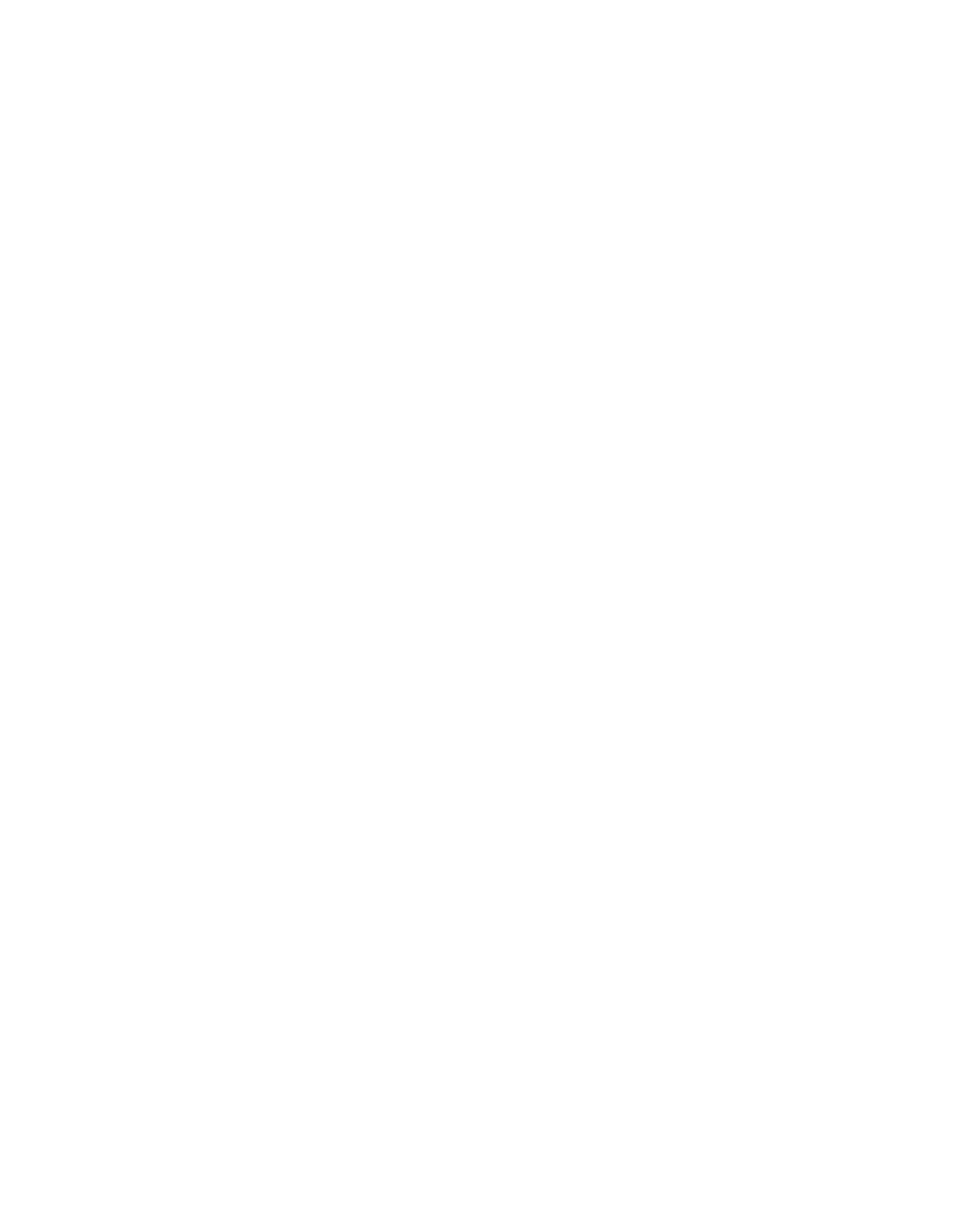### **Minutes Thursday, March 24, 2016**

**2:00pm‐3:30pm – AC Conference Room**

Members: Aaron Bahmer, John Cline, Rex Cogdill, Larry Curtis, Casey Debus, Mike Durfee, Andy Espinoza, Jo Ellen Keigley, Michelle Landa, Rick Vonburg, Susan Walker, Chris Wenzel, Gwen Yung **Minutes:** Lynn Wamboldt

| AGENDA                                                                                                                                                                                                                     | Action                                                                                                                                                                                                                                                                                                                                                                                                                                                                                                                                                                                                                                                                                                                                                                                                                                            |
|----------------------------------------------------------------------------------------------------------------------------------------------------------------------------------------------------------------------------|---------------------------------------------------------------------------------------------------------------------------------------------------------------------------------------------------------------------------------------------------------------------------------------------------------------------------------------------------------------------------------------------------------------------------------------------------------------------------------------------------------------------------------------------------------------------------------------------------------------------------------------------------------------------------------------------------------------------------------------------------------------------------------------------------------------------------------------------------|
| Approve Minutes of March 3, 2016                                                                                                                                                                                           | It was moved and seconded to approve the minutes for March 3, 2016 as<br>presented; motion carried.                                                                                                                                                                                                                                                                                                                                                                                                                                                                                                                                                                                                                                                                                                                                               |
| Curriculum Review (attached)<br><b>New Course</b><br>a.<br>Course Change<br>b.<br><b>Course Deletion</b><br>c.<br>Course(s) No Longer Offered<br>d.<br>New Program<br>e.<br>f.<br>Program Change<br>Program Deletion<br>g. | i. Social Science (History) 2+2 Plan and Agreement<br>It was moved and seconded to approve the Social Science (History) 2+2<br>Plan and Agreement with the suggested changes including replace "College<br>Studies" with "Freshman Foundation", remove PEAC and replace<br>"Approved Activity/Fitness Course" with "Physical Education Activity",<br>replace "COM 2" with "Communication 2", and add "Lab" in front of<br>Science to indicate a Lab Science. Motion carried.                                                                                                                                                                                                                                                                                                                                                                      |
| New Distance Learning Course Offering<br>h.<br>2+2 Agreements<br>i.                                                                                                                                                        | i. Social Science (Sociology) 2+2 Plan<br>It was moved and seconded to table the Social Science (Sociology) 2+2 Plan<br>until corrections or additional information is received. Motion carried.<br>Concerns indicated by the committee included whether or not College<br>Studies or Freshman Foundations should be listed; list ENGL 2020 or<br><b>Communication 2 course; list Physical Education Activity instead of Fitness</b><br>Center; list STAT 2050 or 2070; list Lab Science instead of BIOL 1000 and<br>GEOL 1100 (GEOL 1100 has not been offered in a long time and we do not<br>have a qualified instructor at this time); and the Council would like to know<br>why there are two lab science courses and a STAT class.                                                                                                           |
| MUSC 1378 & MUSC 1400 - Remove from the<br>Arts & Humanities Category in the College<br>Catalog                                                                                                                            | MUSC 1378 and MUSC 1400 are considered transfer courses and are included in<br>the General Education Requirements under the Arts & Humanities Category. As<br>such, these courses require an instructor with a master's degree in Music. In<br>order for someone to teach these courses who does not have a master's degree in<br>Music, it was suggested that these courses be removed from the Arts &<br>Humanities Category. The Council determined that these courses should be left in<br>the category as they are part of the Music Applied and Music Education programs.<br>It was determined that MUSC 1404 Master Chorus is not a transfer course and<br>could be taught by someone who does not have a master's degree in music.<br>Offering MUSC 1404 would allow both students and community members to<br>participate in the course. |
| Increase class capacity for online section 40's<br>from 8 students to 12 students                                                                                                                                          | It was moved and seconded to approve increasing the class capacity for online<br>section 40's from 8 students to 12 students; motion carried.                                                                                                                                                                                                                                                                                                                                                                                                                                                                                                                                                                                                                                                                                                     |
| Approve Final Exam Schedules for Fall<br>2016/Spring 2017                                                                                                                                                                  | It was moved and seconded to approve the Final Exam Schedules for Fall<br>2016 and Spring 2017 with corrections; motion carried. Corrections on the<br>Spring 2017 schedule included a spelling error; updating Learning to<br>Academic Services; correction of rotation of days for exams scheduled at<br>1:00pm; and correction of dates for the night-final exams.                                                                                                                                                                                                                                                                                                                                                                                                                                                                             |
| <b>Course Fees</b><br><b>Request Form</b>                                                                                                                                                                                  | It was moved and seconded to approve the course fees request form as presented;<br>motion carried. A course fee request form was developed for submitting written<br>requests for course fees. Course fees that are already in place will be sunsetted<br>and future course fee requests will need to be submitted to CLC on this request<br>form for approval.                                                                                                                                                                                                                                                                                                                                                                                                                                                                                   |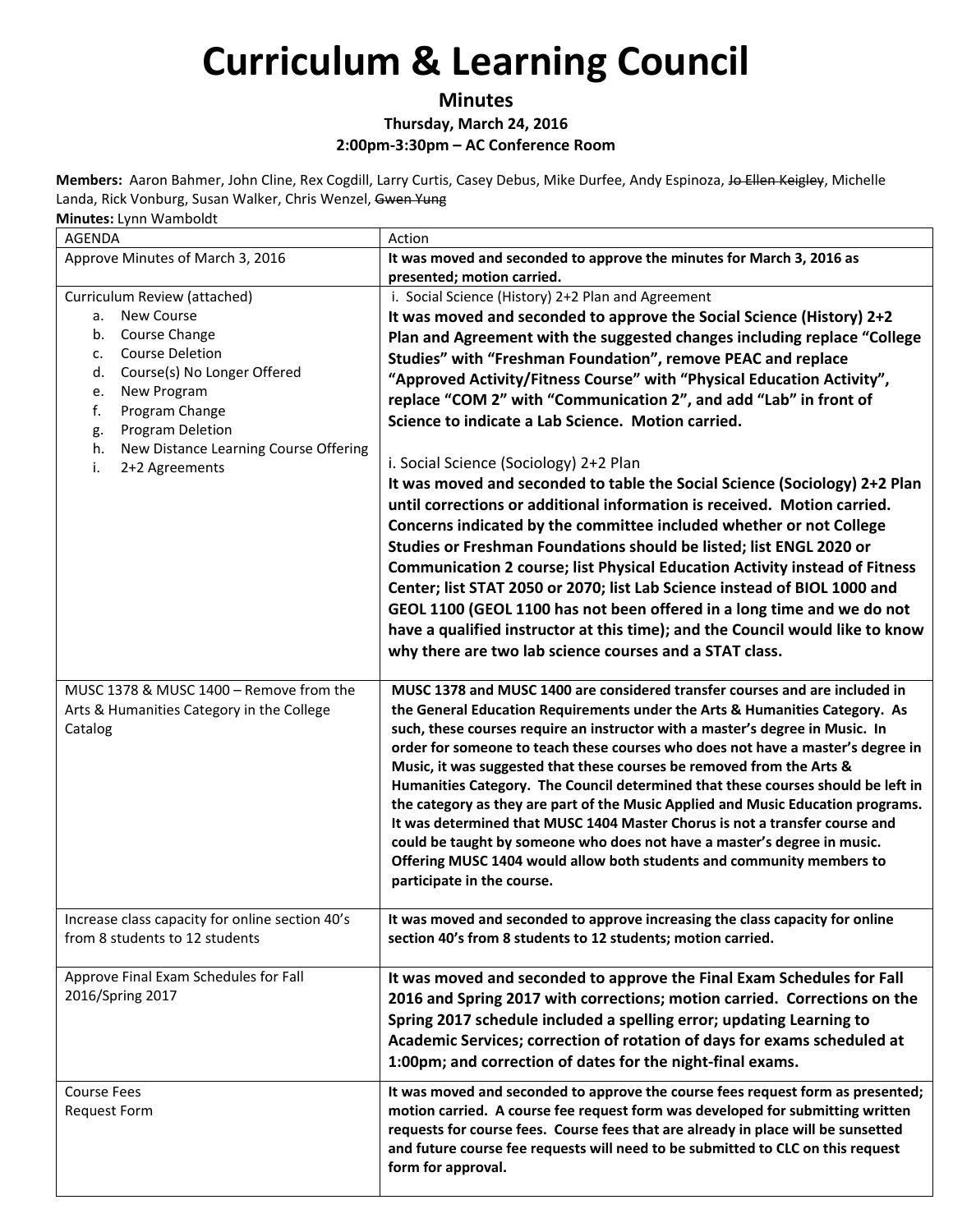| Fall Registration - March 30 & April 4, 2016 | Fall registration for sophomores will begin on March 30 & March 31. Rex would<br>like to have open registration begin on Friday, April 1 as traditionally the<br>sophomores get a two-day start on registration. He has made arrangements for<br>the CTCC lab to be open for students to register, and asked for two people to help<br>in the lab from 11am - 2pm on Friday. Aaron and Andy indicated they would help<br>in the lab. The Advisor Keys have been sent to Sue Schmidt and the Outreach<br>Coordinators for dissemination to academic advisors.                                                                                                                                                              |
|----------------------------------------------|---------------------------------------------------------------------------------------------------------------------------------------------------------------------------------------------------------------------------------------------------------------------------------------------------------------------------------------------------------------------------------------------------------------------------------------------------------------------------------------------------------------------------------------------------------------------------------------------------------------------------------------------------------------------------------------------------------------------------|
| 2016-2017 Catalog Distribution               | The 2016-2017 Catalogs are ready. Rex indicated that only 1000 printed copies of<br>the catalog will be available. He also indicated that next year, we are going<br>paperless and the catalog will only be available on the website. It was determined<br>that Academic Services needs 200 copies to give to faculty members and outreach<br>sites. College Relations has asked for ideas on printing program sheets or<br>department sheets to make available to advisors and others. Other suggestions<br>included a list of courses with pre-requisites or copies of the catalog pages with<br>program and course information. Any other ideas can be sent to Lynn and she will<br>forward them to College Relations. |
| Chadron State College Tuition Waiver         | Only one student has indicated interest in the Chadron State College Tuition<br>Waiver. It was moved and seconded to approve submitting Amanda Kaufman as<br>EWC's selection for the Chadron State College Tuition Waiver. Motion carried.                                                                                                                                                                                                                                                                                                                                                                                                                                                                                |
| Other:                                       | The AC Conference Room has been updated with Skype capabilities. The desktop<br>can be shared through Skype. EWC has the Skype Business application.<br>The CLC meeting scheduled for April 7, 2016 has been cancelled. The next<br>scheduled CLC meeting is April 21, 2016.                                                                                                                                                                                                                                                                                                                                                                                                                                              |
| <b>Reminders:</b>                            |                                                                                                                                                                                                                                                                                                                                                                                                                                                                                                                                                                                                                                                                                                                           |

**Next CLC Meeting:**

**2:00 – 3:30pm, April 7 April 21, 2016 in the AC Conference Room**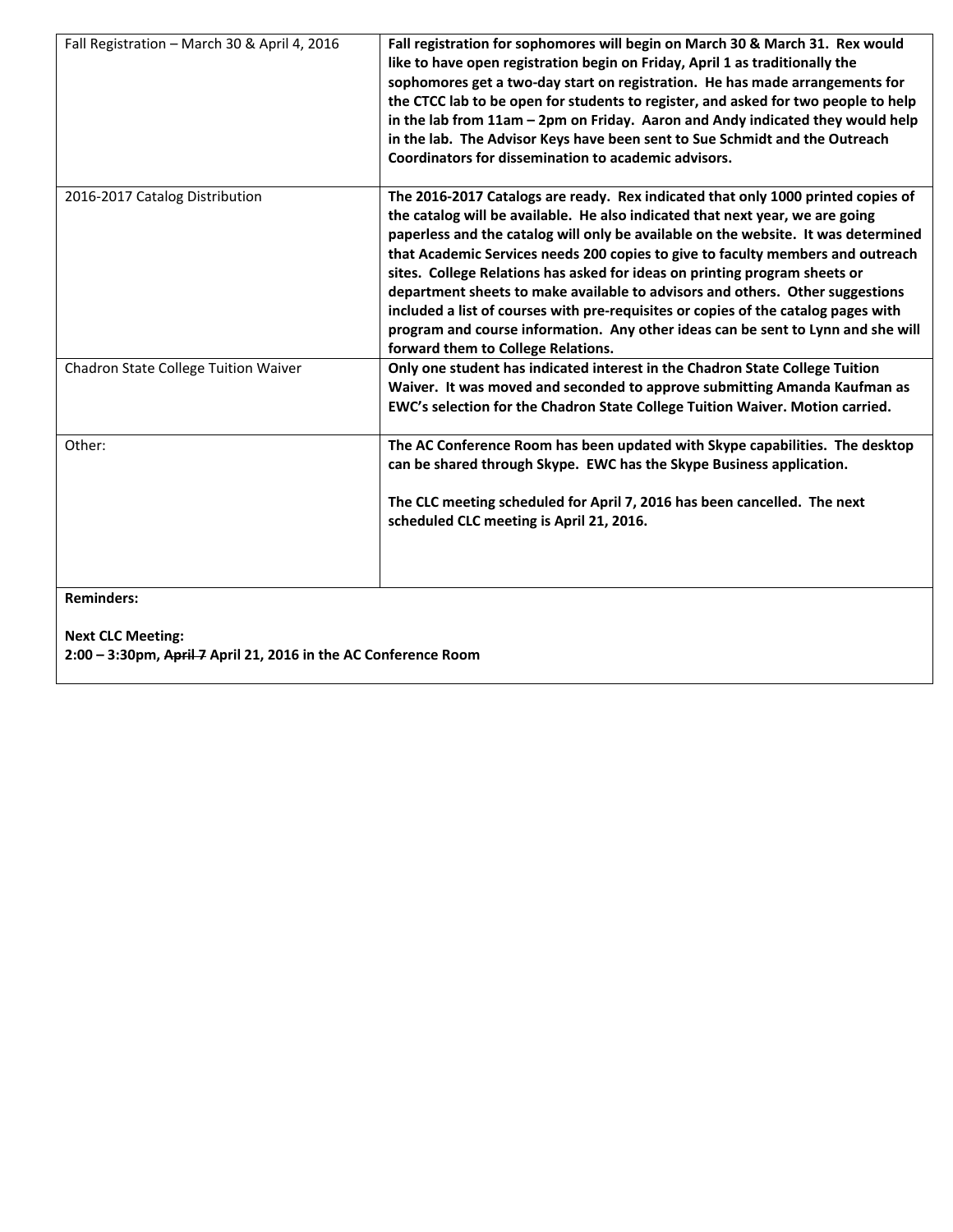### **Minutes**

### **Thursday, April 21, 2016**

**2:00pm‐3:30pm – AC Conference Room**

Members: Aaron Bahmer, John Cline, Rex Cogdill, Larry Curtis, Casey Debus, Mike Durfee, Andy Espinoza, Jo Ellen Keigley, Michelle Landa, Rick Vonburg, Susan Walker, Chris Wenzel, Gwen Yung **Minutes:** Lynn Wamboldt

| <b>AGENDA</b>                                    | Action                                                                                                                                                                                                                                                                                                                                                                                                                                                                                                                                                                                                                                                                                                                                                                                                                                                                                                                                                                                                                                                                                                                                               |
|--------------------------------------------------|------------------------------------------------------------------------------------------------------------------------------------------------------------------------------------------------------------------------------------------------------------------------------------------------------------------------------------------------------------------------------------------------------------------------------------------------------------------------------------------------------------------------------------------------------------------------------------------------------------------------------------------------------------------------------------------------------------------------------------------------------------------------------------------------------------------------------------------------------------------------------------------------------------------------------------------------------------------------------------------------------------------------------------------------------------------------------------------------------------------------------------------------------|
| Approve Minutes of March 24, 2016                | It was moved and seconded to approve the minutes for March 24, 2016 as                                                                                                                                                                                                                                                                                                                                                                                                                                                                                                                                                                                                                                                                                                                                                                                                                                                                                                                                                                                                                                                                               |
|                                                  | presented; motion carried.                                                                                                                                                                                                                                                                                                                                                                                                                                                                                                                                                                                                                                                                                                                                                                                                                                                                                                                                                                                                                                                                                                                           |
| Curriculum Review (attached)                     | a. BADM 1006 - Business Mathematics I Lab                                                                                                                                                                                                                                                                                                                                                                                                                                                                                                                                                                                                                                                                                                                                                                                                                                                                                                                                                                                                                                                                                                            |
| New Course<br>а.                                 | a. MATH 1516 - Technical Math Lab                                                                                                                                                                                                                                                                                                                                                                                                                                                                                                                                                                                                                                                                                                                                                                                                                                                                                                                                                                                                                                                                                                                    |
| Course Change<br>b.                              | These two proposed courses were added to the agenda - Court Merrigan                                                                                                                                                                                                                                                                                                                                                                                                                                                                                                                                                                                                                                                                                                                                                                                                                                                                                                                                                                                                                                                                                 |
| <b>Course Deletion</b><br>c.                     | attended the meeting to present the two supplemental math lab courses.                                                                                                                                                                                                                                                                                                                                                                                                                                                                                                                                                                                                                                                                                                                                                                                                                                                                                                                                                                                                                                                                               |
| Course(s) No Longer Offered<br>d.<br>New Program | These courses would be primarily for vocational-track (ie. Welding and                                                                                                                                                                                                                                                                                                                                                                                                                                                                                                                                                                                                                                                                                                                                                                                                                                                                                                                                                                                                                                                                               |
| е.<br>f.<br>Program Change                       | Cosmetology) students who do not score high enough on the ACCUPLACER                                                                                                                                                                                                                                                                                                                                                                                                                                                                                                                                                                                                                                                                                                                                                                                                                                                                                                                                                                                                                                                                                 |
| Program Deletion<br>g.                           | test for BADM 1005 - Business Mathematics and MATH 1515 Applied                                                                                                                                                                                                                                                                                                                                                                                                                                                                                                                                                                                                                                                                                                                                                                                                                                                                                                                                                                                                                                                                                      |
| New Distance Learning Course Offering<br>h.      | Technical Math. The MATH 0903 prerequisite would be waived and they                                                                                                                                                                                                                                                                                                                                                                                                                                                                                                                                                                                                                                                                                                                                                                                                                                                                                                                                                                                                                                                                                  |
| 2+2 Agreements<br>i.                             | would be required to take the supplemental math lab course along with                                                                                                                                                                                                                                                                                                                                                                                                                                                                                                                                                                                                                                                                                                                                                                                                                                                                                                                                                                                                                                                                                |
|                                                  | either the BADM 1005 or MATH 1515. This would allow the students to                                                                                                                                                                                                                                                                                                                                                                                                                                                                                                                                                                                                                                                                                                                                                                                                                                                                                                                                                                                                                                                                                  |
|                                                  | begin their programs in a more timely manner. Advisors would need to be                                                                                                                                                                                                                                                                                                                                                                                                                                                                                                                                                                                                                                                                                                                                                                                                                                                                                                                                                                                                                                                                              |
|                                                  | made aware of this, so they can advise their students appropriately. Court                                                                                                                                                                                                                                                                                                                                                                                                                                                                                                                                                                                                                                                                                                                                                                                                                                                                                                                                                                                                                                                                           |
|                                                  | indicated that he would be willing to provide an in-depth write up to give                                                                                                                                                                                                                                                                                                                                                                                                                                                                                                                                                                                                                                                                                                                                                                                                                                                                                                                                                                                                                                                                           |
|                                                  | to welding and cosmetology advisors. He also indicated that he is willing                                                                                                                                                                                                                                                                                                                                                                                                                                                                                                                                                                                                                                                                                                                                                                                                                                                                                                                                                                                                                                                                            |
|                                                  | to meet with the instructors/division meetings to provide more                                                                                                                                                                                                                                                                                                                                                                                                                                                                                                                                                                                                                                                                                                                                                                                                                                                                                                                                                                                                                                                                                       |
|                                                  | information.                                                                                                                                                                                                                                                                                                                                                                                                                                                                                                                                                                                                                                                                                                                                                                                                                                                                                                                                                                                                                                                                                                                                         |
|                                                  | It was moved and seconded to approve both courses; motion carried.                                                                                                                                                                                                                                                                                                                                                                                                                                                                                                                                                                                                                                                                                                                                                                                                                                                                                                                                                                                                                                                                                   |
|                                                  | f. Social Science Associate – change curriculum pattern/remove one required<br>course<br>This program change is requesting to change SOC 1000 and PSYC 1000 from<br>both required to only one required. In the Freshman Year - Fall Semester,<br>PSYC 1000 or SOC 1000 would be required which would increase the<br>approved electives in the Freshman Year - Spring Semester from 6 credits<br>to 9 credits. Students would still be allowed credit for both courses if they<br>take both. Political science and history majors are not required to take<br>both. Students would be advised into the appropriate courses according to<br>their future academic plans. Concern was expressed on how this would<br>affect the 2+2 articulation agreements with UW. Since no effective date<br>was reported on the request, the council suggested making the effective<br>date Fall 2017 which would allow the change to be put into the catalog and<br>changes (if needed) to be made to the 2+2 agreements for Political Science<br>and History.<br>It was moved and seconded to approve the program change EFFECTIVE<br>FALL 2017; motion carried. |
|                                                  | i. Social Science (Sociology) 2+2 Plan<br>It was moved and seconded to approve the Social Science (Sociology) 2+2<br>Plan with the following corrections, add "s" to Freshman Foundation and<br>correct course number for Principles of Biology (should be 1000, not 1010);<br>motion carried.                                                                                                                                                                                                                                                                                                                                                                                                                                                                                                                                                                                                                                                                                                                                                                                                                                                       |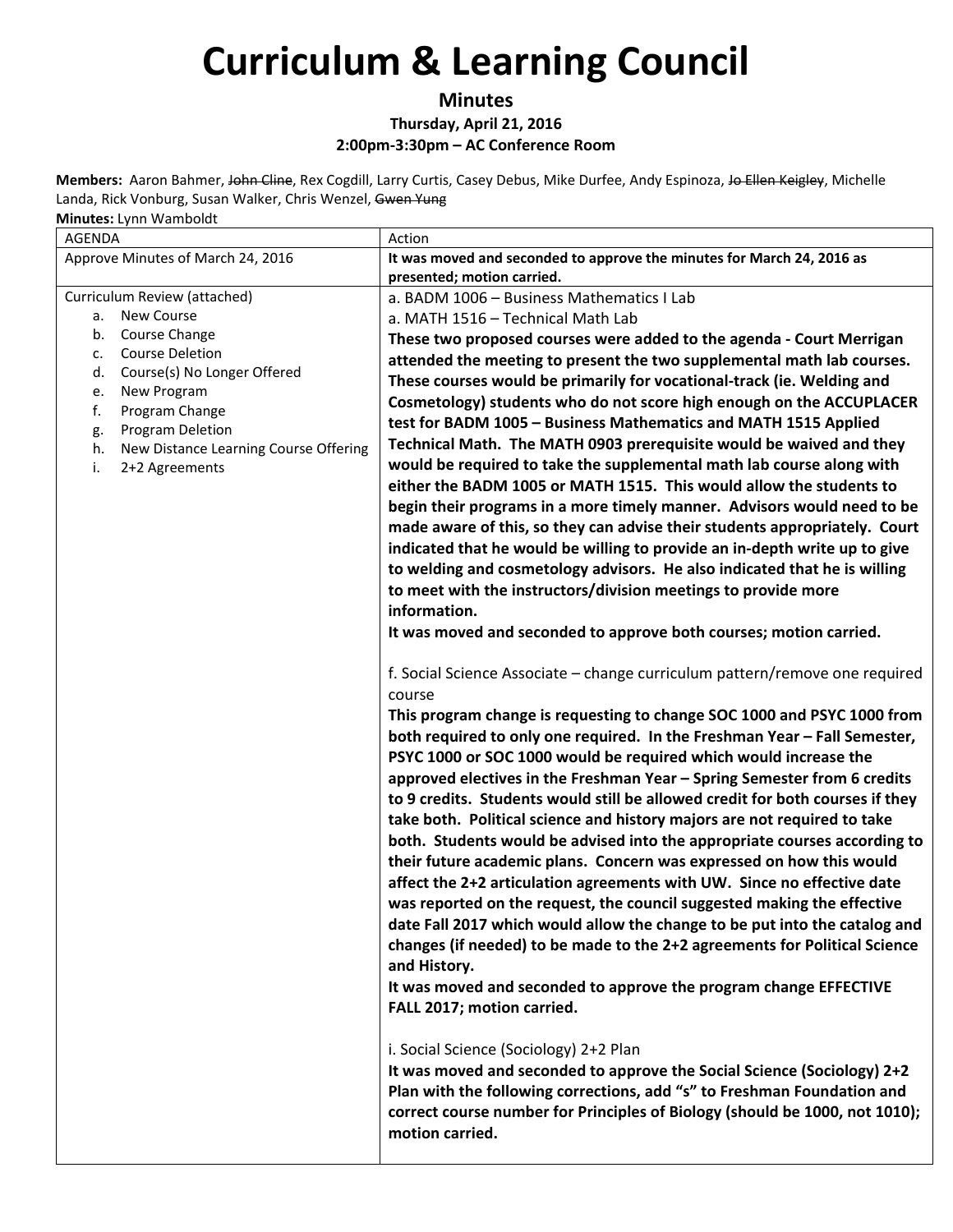|                                                                                             | Catalog Change - Include HIST 1320 & HIST 1330 on General Education                                                                                                                                                                                                                                                                                                                                                                                                                   |
|---------------------------------------------------------------------------------------------|---------------------------------------------------------------------------------------------------------------------------------------------------------------------------------------------------------------------------------------------------------------------------------------------------------------------------------------------------------------------------------------------------------------------------------------------------------------------------------------|
|                                                                                             | category Social & Cultural Awareness                                                                                                                                                                                                                                                                                                                                                                                                                                                  |
|                                                                                             | It was moved and seconded to approve this catalog change to be included                                                                                                                                                                                                                                                                                                                                                                                                               |
|                                                                                             | in the 2017 catalog - EFFECTIVE FALL 2017; motion carried.                                                                                                                                                                                                                                                                                                                                                                                                                            |
|                                                                                             | *Note – After contacting Heidi to let her know that the Sociology 2+2 plan<br>had been approved with the corrections. Heidi clarified that the Biology<br>course should be BIOL 1010 General Biology I. An email was sent out to<br>CLC members on April 26, 2016 asking for their approval of this plan with<br>BIOL 1010 instead of BIOL 1000. A majority of responses were received in<br>favor of approving the plan with BIOL 1010.                                              |
| Academic Calendars for 2018-2019                                                            | The draft academic calendars for 2018-2019 were developed. The calendars will<br>be forwarded to the Board of Trustees for Board approval. Future draft calendars<br>will be populated with the academic information, then presented to CLC for<br>review.                                                                                                                                                                                                                            |
| Faculty Handbook for 2016-2017                                                              | Any updates for the 2016-2017 Faculty Handbook need to be submitted to Aaron                                                                                                                                                                                                                                                                                                                                                                                                          |
| Written Process for Selecting Adjuncts                                                      | and Lynn. The written process for selecting adjuncts was tabled for more                                                                                                                                                                                                                                                                                                                                                                                                              |
| Other updates                                                                               | discussion after the new Department Heads and the Division Chair for Arts,                                                                                                                                                                                                                                                                                                                                                                                                            |
|                                                                                             | Humanities, Social and Behavioral Sciences have started their terms.                                                                                                                                                                                                                                                                                                                                                                                                                  |
| Chadron Tuition Waiver has been offered to<br><b>Taylor Limoges</b>                         | The Chadron Tuition Waiver has been offered to Taylor Limoges. Amanda<br>Kaufman, who was originally selected as the recipient declined as she has<br>accepted a PTK scholarship.                                                                                                                                                                                                                                                                                                     |
| Student Evaluations - "Opt out" selection for<br>the online version                         | Aaron explained that the Opt Out selection was added to the online version of the<br>evaluations because the gradebook is blocked until the students respond to the<br>evaluation and faculty expressed concern that students would give bad<br>evaluations because they were being forced to complete an evaluation.<br>Therefore, the opt out selection was added to the evaluation. It counts as a<br>response. Aaron reported a 70% response rate for online student evaluations. |
| Other:                                                                                      |                                                                                                                                                                                                                                                                                                                                                                                                                                                                                       |
|                                                                                             |                                                                                                                                                                                                                                                                                                                                                                                                                                                                                       |
|                                                                                             |                                                                                                                                                                                                                                                                                                                                                                                                                                                                                       |
| The next CLC meeting is scheduled for August 25, 2016 at 2:00 pm in the AC Conference Room. |                                                                                                                                                                                                                                                                                                                                                                                                                                                                                       |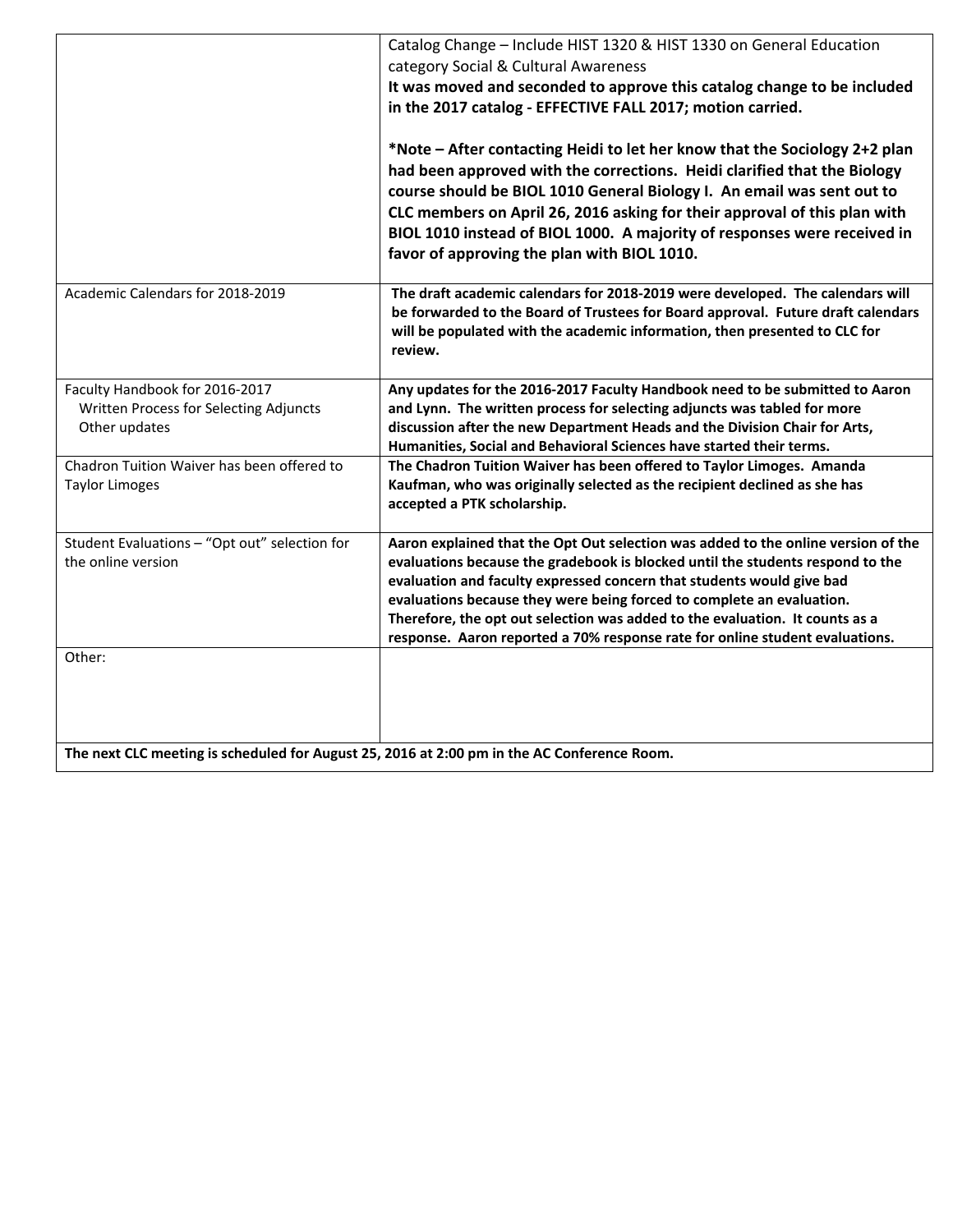**Minutes**

**May 24‐26, 2016**

**Members:** Aaron Bahmer, John Cline, Rex Cogdill, Larry Curtis, Casey Debus, Mike Durfee, Andy Espinoza, Jo Ellen Keigley, Michelle Landa, Rick Vonburg, Susan Walker, Chris Wenzel, Gwen Yung

| AGENDA |                                       | Action                                                                             |
|--------|---------------------------------------|------------------------------------------------------------------------------------|
|        |                                       |                                                                                    |
|        |                                       |                                                                                    |
|        | Curriculum Review (attached)          |                                                                                    |
| a.     | New Course                            |                                                                                    |
| b.     | Course Change                         |                                                                                    |
| c.     | <b>Course Deletion</b>                |                                                                                    |
| d.     | Course(s) No Longer Offered           |                                                                                    |
| e.     | New Program                           |                                                                                    |
| f.     | Program Change                        |                                                                                    |
| g.     | Program Deletion                      |                                                                                    |
| h.     | New Distance Learning Course Offering |                                                                                    |
|        | 2+2 Agreements                        |                                                                                    |
|        |                                       | Members voted anonymously through SurveyMonkey whether to recommend the            |
|        |                                       | following eligible faculty for Emeritus Status:                                    |
|        |                                       | Donna Charron, Jan Lilletvedt and Rick Vonburg.                                    |
|        |                                       | Results of the survey were in favor of recommending all three for Emeritus Status. |
|        |                                       |                                                                                    |
|        |                                       |                                                                                    |
|        |                                       |                                                                                    |
|        |                                       |                                                                                    |
|        |                                       |                                                                                    |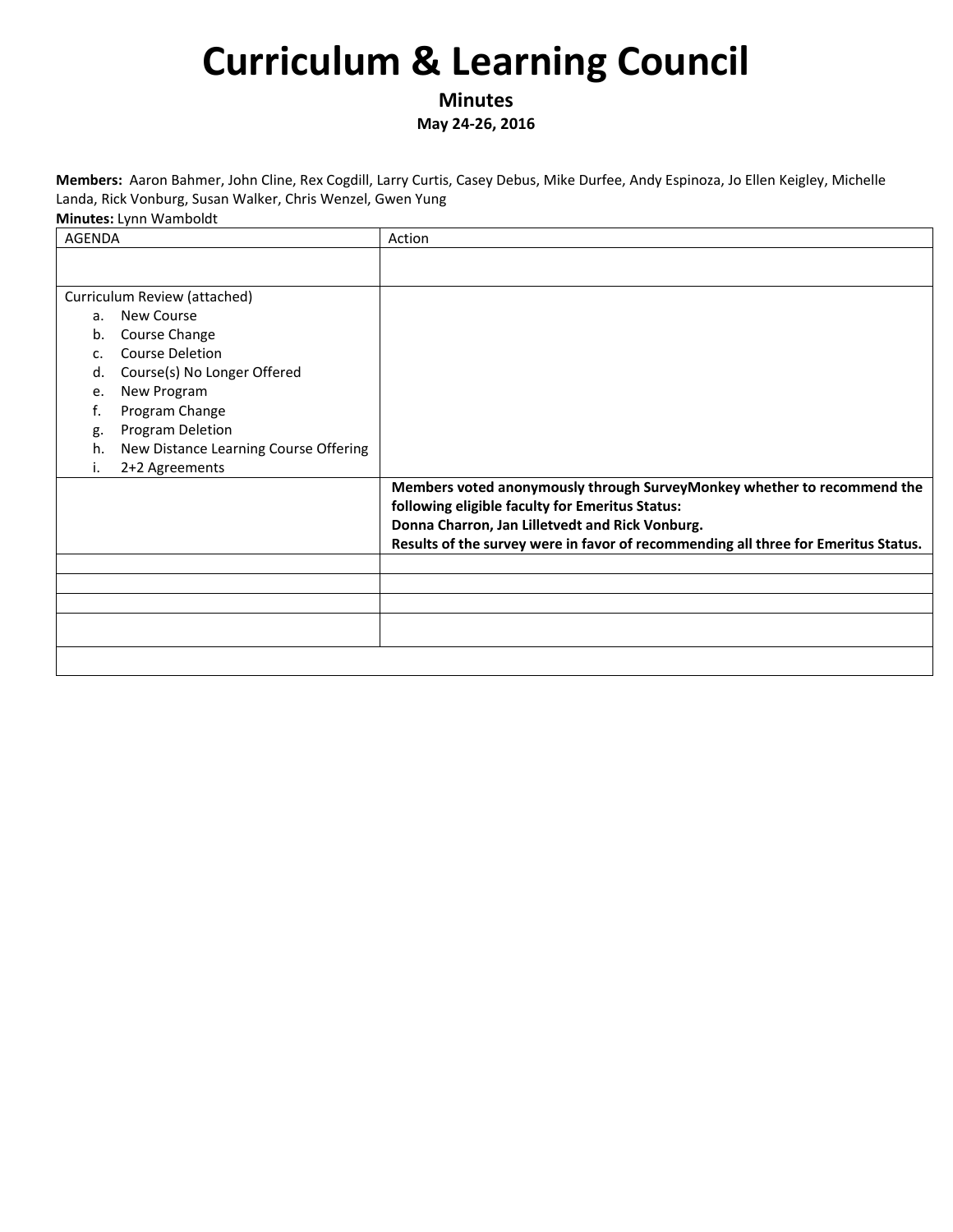**Minutes Email Vote June 14, 2016**

**Members:** Aaron Bahmer, John Cline, Rex Cogdill, Casey Debus, Mike Durfee, Heidi Edmunds, Andy Espinoza, Jo Ellen Keigley, Michelle Landa, Monte Stokes, Susan Walker, Chris Wenzel, Gwen Yung **Minutes:** Lynn Wamboldt

| <b>AGENDA</b>                               | Action                                                                        |
|---------------------------------------------|-------------------------------------------------------------------------------|
|                                             |                                                                               |
| Curriculum Review (attached)                | b. CO/M 2020 - change course number to CO/M 2010                              |
| New Course<br>a.                            |                                                                               |
| Course Change<br>b.                         | It was voted unanimously by email to approve changing the course number for   |
| <b>Course Deletion</b><br>C.                | CO/M 2020 Public Speaking to CO/M 2010 Public Speaking. UW will approve the   |
| Course(s) No Longer Offered<br>d.           | EWC CO/M 2010 Public Speaking as a transfer COM2 course as soon as the course |
| New Program<br>e.                           | number is changed to 2010.                                                    |
| f.<br>Program Change                        |                                                                               |
| Program Deletion<br>g.                      |                                                                               |
| New Distance Learning Course Offering<br>h. |                                                                               |
| 2+2 Agreements<br>i.                        |                                                                               |
|                                             |                                                                               |
|                                             |                                                                               |
|                                             |                                                                               |
|                                             |                                                                               |
|                                             |                                                                               |
|                                             |                                                                               |
|                                             |                                                                               |